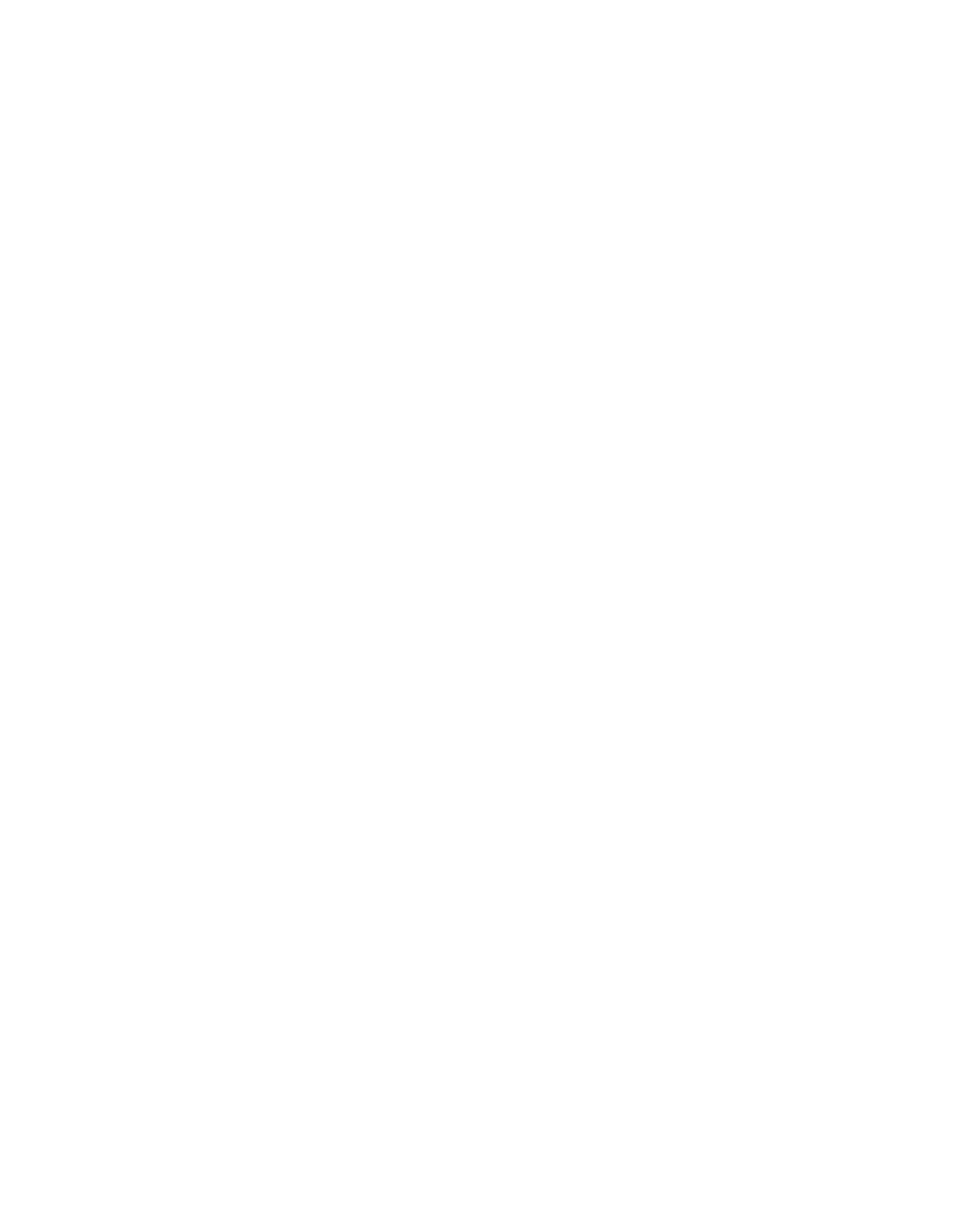## **DEVELOPMENT COMMITTEE MEETING - APRIL 20, 2013 Cover note to guide the discussion**

## **A Common Vision for the World Bank Group**

The direction of the World Bank Group going forward, summarized in the document entitled "A Common Vision for the World Bank Group," will be discussed at the plenary session of the Development Committee. The overarching mission of the World Bank Group is a world free of poverty. This paper proposes for endorsement of the Development Committee two goals to guide the World Bank Group in its mission. The proposed goals are ending extreme poverty and promoting shared prosperity, pursuing both of these goals in an environmentally, socially and fiscally sustainable way. The paper also seeks the endorsement of the Development Committee of the building blocks underpinning the development of a Strategy for the World Bank Group and the change process to support it, which builds on ongoing modernization and reform initiatives in IBRD/IDA, IFC and MIGA.

Management would like to propose two questions for discussion by the Governors:

- Do the Governors endorse the two corporate goals?
	- (i) End extreme poverty: the percentage of people living with less than US\$ 1.25 a day to fall to 3 percent by 2030.
	- (ii) Promote shared prosperity: foster income growth of the bottom 40 percent of the population in every country.

Achieving these goals over time and for the welfare of future generations requires promoting environmental and social sustainability at the country and global level and pursuing a fiscally responsible development path.

- Do these five building blocks provide an adequate framework for the formulation of a World Bank Group Strategy?
	- (i) Serve poor and vulnerable people in a sustainable manner everywhere.
	- (ii) Recognize the diversity of clients.
	- (iii) Work as One World Bank Group.
	- (iv) Focus on development solutions.
	- (v) Exercise dynamic selectivity.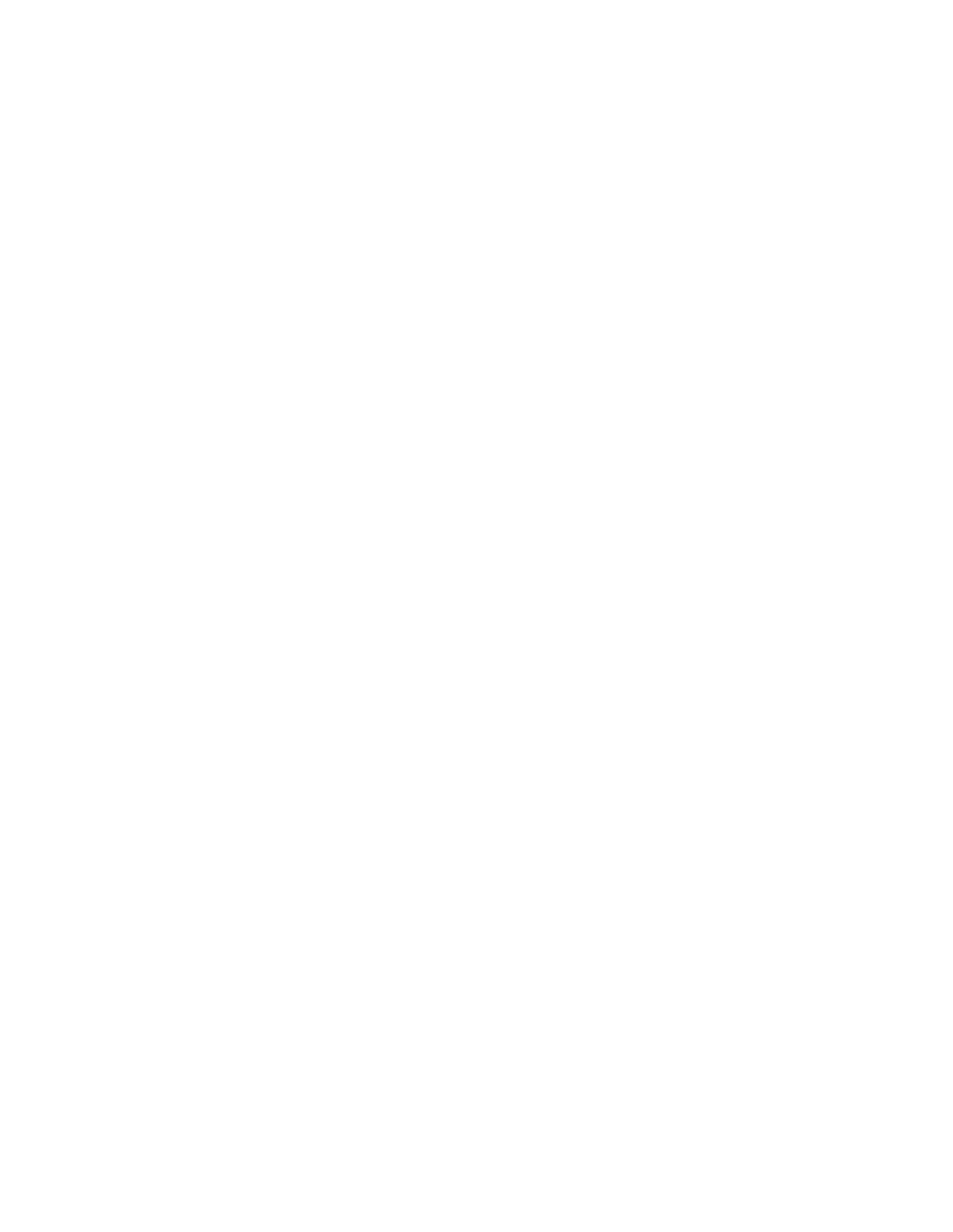## **A COMMON VISION FOR THE WORLD BANK GROUP**

**DEVELOPMENT COMMITTEE PAPER**

**SPRING 2013**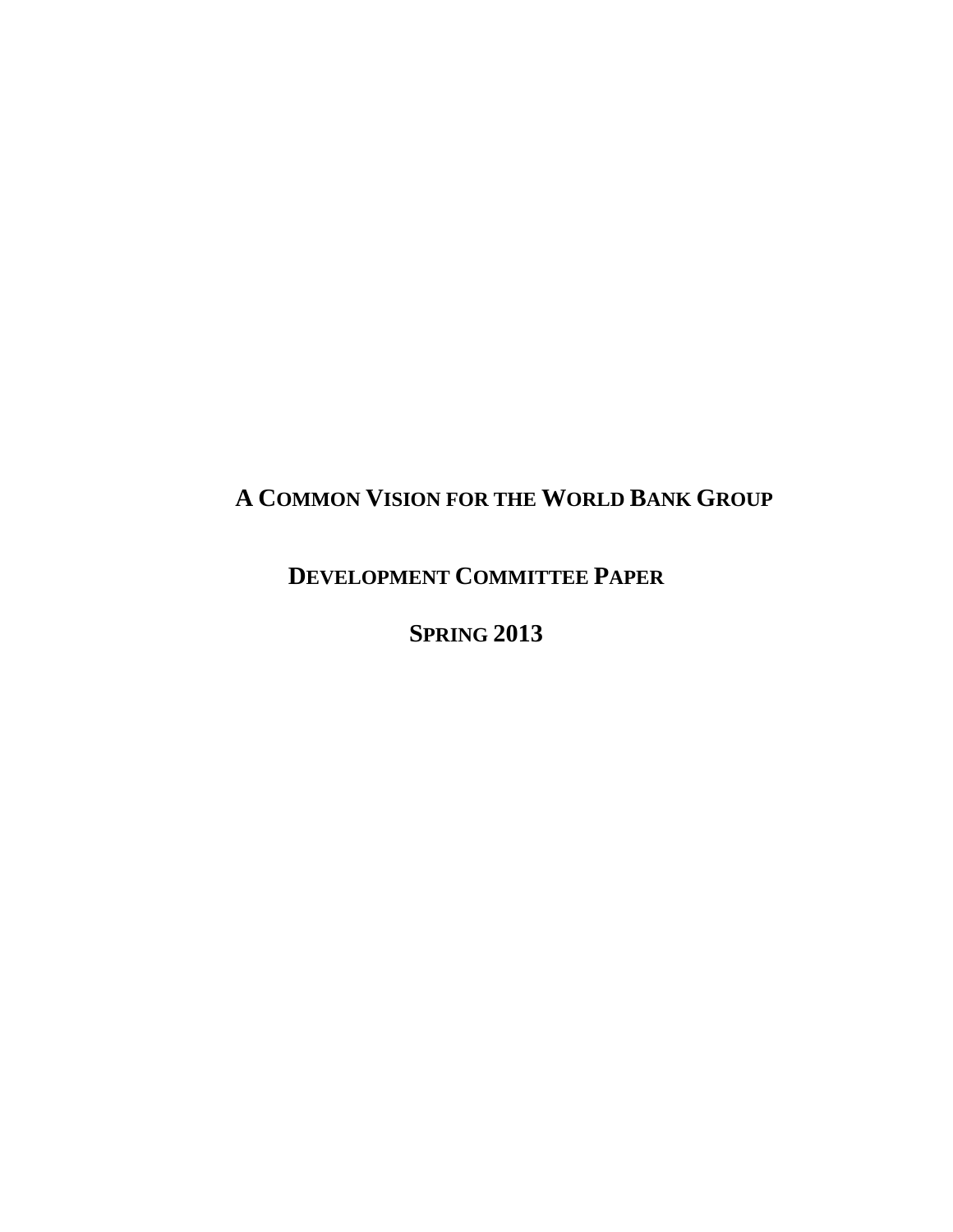## **Abbreviations and Acronyms**

| <b>CAFEF</b> | <b>Conflict Affected and Fragile Economies Facility</b> |
|--------------|---------------------------------------------------------|
| <b>FCS</b>   | Fragile and Conflict-Affected Situations                |
| <b>GDP</b>   | Gross domestic product                                  |
| <b>GEP</b>   | <b>Global Economic Prospects</b>                        |
| <b>HR</b>    | <b>Human Resources</b>                                  |
| <b>IBRD</b>  | International Bank for Reconstruction and Development   |
| <b>IDA</b>   | <b>International Development Association</b>            |
| <b>IFC</b>   | <b>International Finance Corporation</b>                |
| <b>IT</b>    | <b>Information Technology</b>                           |
| <b>MDG</b>   | Millennium Development Goals                            |
| <b>MIGA</b>  | Multilateral Investment Guarantee Agency                |
| <b>NGO</b>   | Non-Governmental Organization                           |
| UN           | <b>United Nations</b>                                   |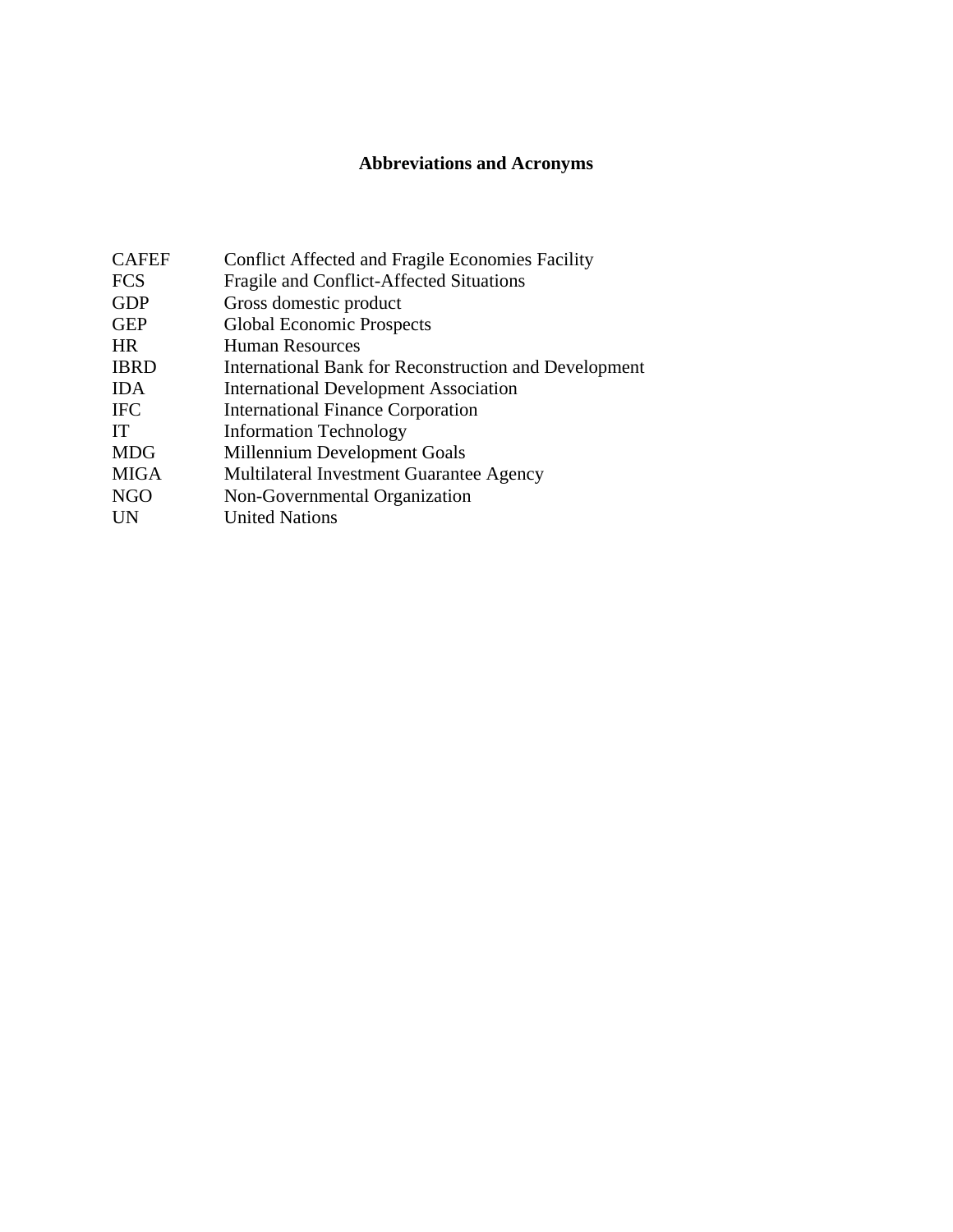# **A COMMON VISION FOR THE WORLD BANK GROUP DEVELOPMENT COMMITTEE PAPER SPRING 2013**

## **CONTENTS**

| B.                                                                                   |  |  |
|--------------------------------------------------------------------------------------|--|--|
| C.                                                                                   |  |  |
| D.                                                                                   |  |  |
| Section 3: Operationalizing The Goals: Toward a Single World Bank Group Strategy  13 |  |  |
| A.                                                                                   |  |  |
| Β.                                                                                   |  |  |
| C.                                                                                   |  |  |
| D.                                                                                   |  |  |
| Е.                                                                                   |  |  |
|                                                                                      |  |  |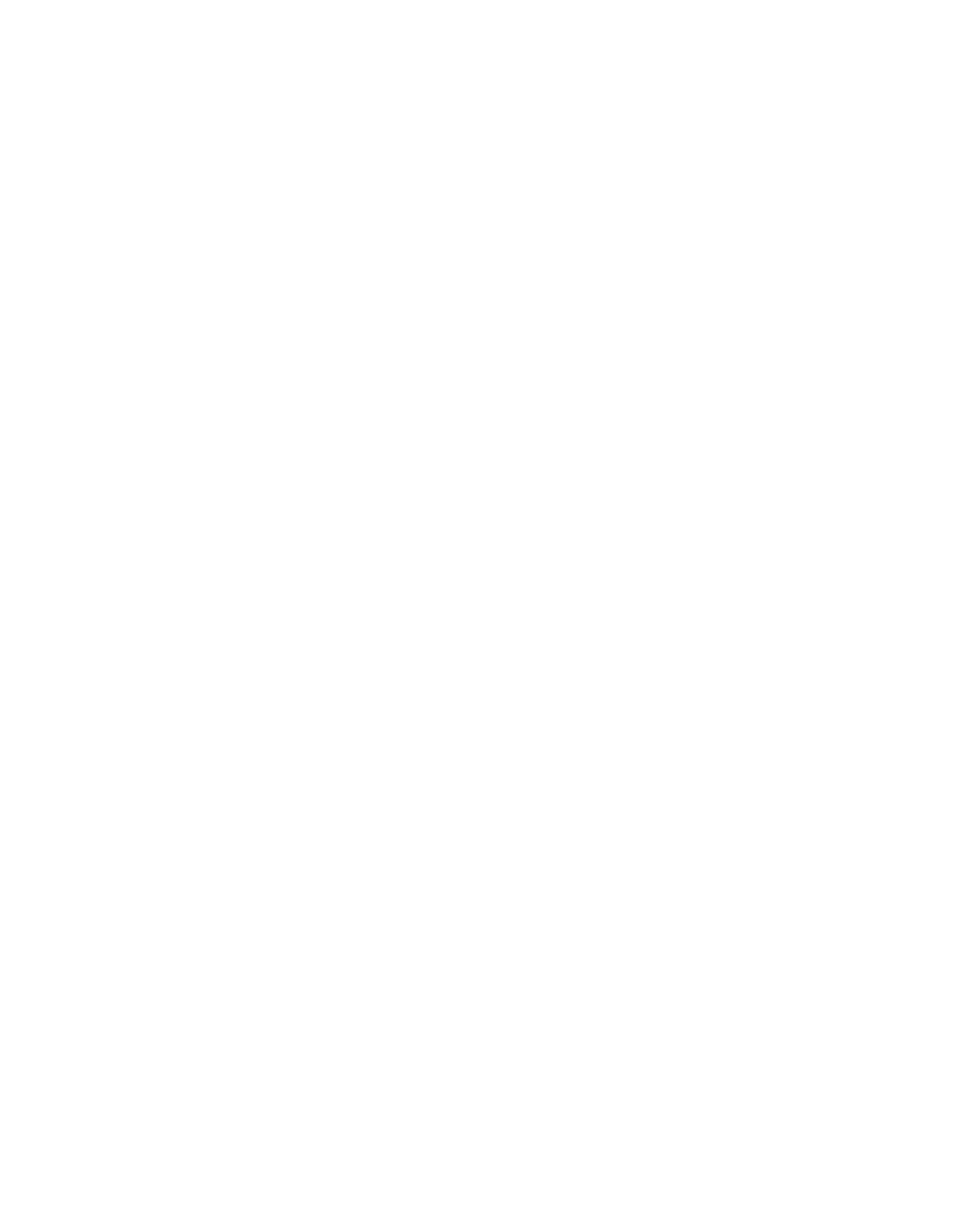## **A COMMON VISION FOR THE WORLD BANK GROUP**

## **DEVELOPMENT COMMITTEE PAPER**

## **SPRING 2013**

## **EXECUTIVE SUMMARY**

1. We live in a moment of historic opportunity, despite continued challenges to the global economy. Over the last decade, economic performance in the developing world has been strong, with average annual growth of more than 5 percent in many countries. Thanks to this high growth, the world met the first Millennium Development Goal, to halve poverty by 2015, five years ahead of schedule. While many threats remain—including, most notably, the risk that climate change will reverse past gains—today many developing countries can realistically aspire to end extreme poverty within a generation. Developing countries will need continued support from their development partners, including the World Bank Group to translate this vision into reality.

2. The overarching mission of the World Bank Group is a world free of poverty. Ambitious but achievable goals are being established to align the World Bank Group's diverse activities to this mission. The first goal is to end extreme poverty. The target for this goal is to reduce the global extreme poverty rate to 3 percent by 2030. The second goal is to promote shared prosperity, which will entail fostering income growth of the bottom 40 percent of the population in every country. These goals cannot be achieved without a credible global commitment to environmental sustainability, including urgent action on climate change.

3. The global target of reducing the extreme poverty rate—measured by the percentage of people living on less than \$1.25 a day—to no more than 3 percent by 2030 is highly ambitious. It will require maintaining the strong performance of recent decades—about one percentage point annual reduction in poverty—in the face of significant new challenges. Achieving this target will require further acceleration in the pace of growth and poverty reduction in many countries particularly in South Asia and Sub-Saharan Africa and in Fragile and Conflict-Affected Situations (FCS)—in the context of increasing inequality in many countries. It implies sustaining high rates of economic growth across the developing world, as well as more effectively translating growth into poverty reduction within countries at a magnitude not yet seen in many low-income countries.

4. The scale of the challenge in many low-income countries, including FCS, is substantial. Progress in reducing extreme poverty in these countries will require institutional, governance, and social policy reforms, which will demand enormous, coordinated efforts from national governments and the international community. Progress will not be possible without long-term structural changes in many low-income countries with failed social contracts. The World Bank Group will work with these countries to define ambitious country-specific paths of poverty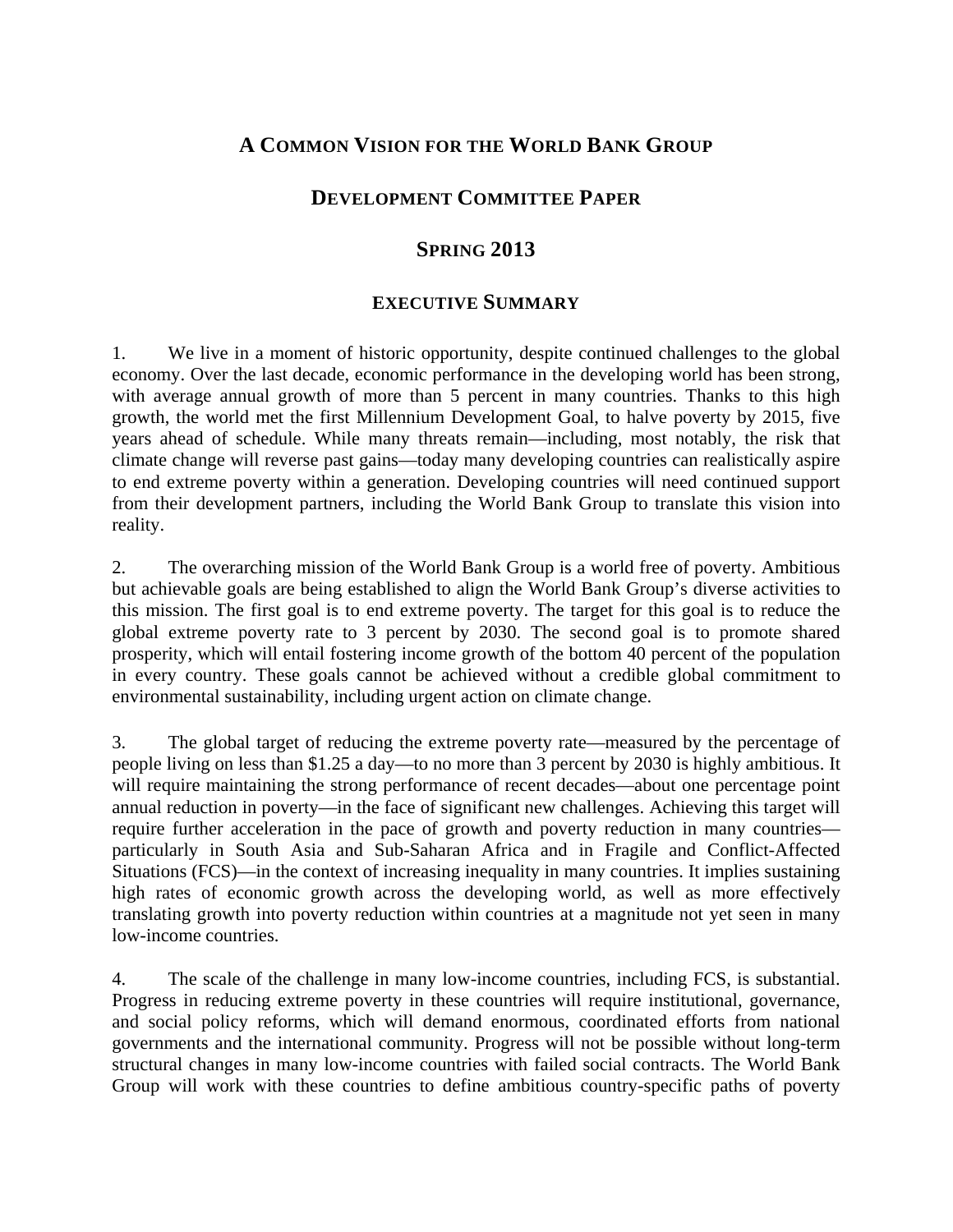reduction that are consistent with their context and challenges. This is the essence of our mission and our goals.

5. The goal of promoting shared prosperity reflects the World Bank Group's commitment to improving the welfare of poor and vulnerable people everywhere. Income growth of the bottom 40 percent of the population will be monitored and reported for each country, complementing the existing practice of monitoring countries' growth rates. This measure captures the twin elements of shared prosperity: the importance of economic growth matched with a strong concern for equity. This requires attention to both the expansion of developing economies and improvements in the welfare of the poorest segment of society. This focus on the welfare of the less well-off recognizes that, over the medium term, sustained progress in achieving shared prosperity is incompatible with increases in inequality.

6. To sustain progress in reducing extreme poverty and in promoting shared prosperity over time and across generations we must safeguard the future of our planet and its resources, ensure social inclusion, and limit the debt burden inherited by our children. Growth in all countries, which is critical to continue the process of poverty reduction, has to be compatible with the limits imposed by the finite resources of the planet. In particular, climate change presents a fundamental threat that might reverse past advances in poverty reduction, so a major global commitment to environmental sustainability is essential to make progress on these corporate goals.

7. Setting these two goals reinforces the World Bank Group's unwavering commitment to the Millennium Development Goals and to helping shape the Post-2015 Agenda. We remain committed to supporting countries in reaching the current MDG targets and, at the same time, we will continue actively participating in setting a collective Post-2015 Agenda that is ambitious and transformational.

8. The goals of ending extreme poverty and promoting shared prosperity will be the foundation of a unified Strategy to ensure World Bank Group activities and resources are relentlessly focused on achieving our overarching mission. Five building blocks will guide the formulation of the Strategy: serve poor and vulnerable people in a sustainable manner everywhere; recognize the diversity of clients; work as one World Bank Group; focus on development solutions; and exercise dynamic selectivity.

9. The Strategy will be supported by a comprehensive change process building on the reforms implemented across the World Bank Group in recent years. The Bank's ambitious Modernization Agenda launched in 2010 resulted in a more open, accountable, and efficient Bank. The IFC 2013 initiative and MIGA reforms resulted in greater focus and improved client and on-the-ground engagement. Overall, these efforts have led to a more results-oriented World Bank Group and have laid the foundation for the current change process. The efforts by each individual institution in the Group have also helped set the stage for deeper progress toward working together as one World Bank Group. The forthcoming change process has four pillars. First, improve the flow of knowledge both internally and externally. Second, strengthen our emphasis on client impact and results, with a clear understanding of risk and accountability. Third, ensure we attract and retain the best in leadership, talent, and skills. Fourth, optimize our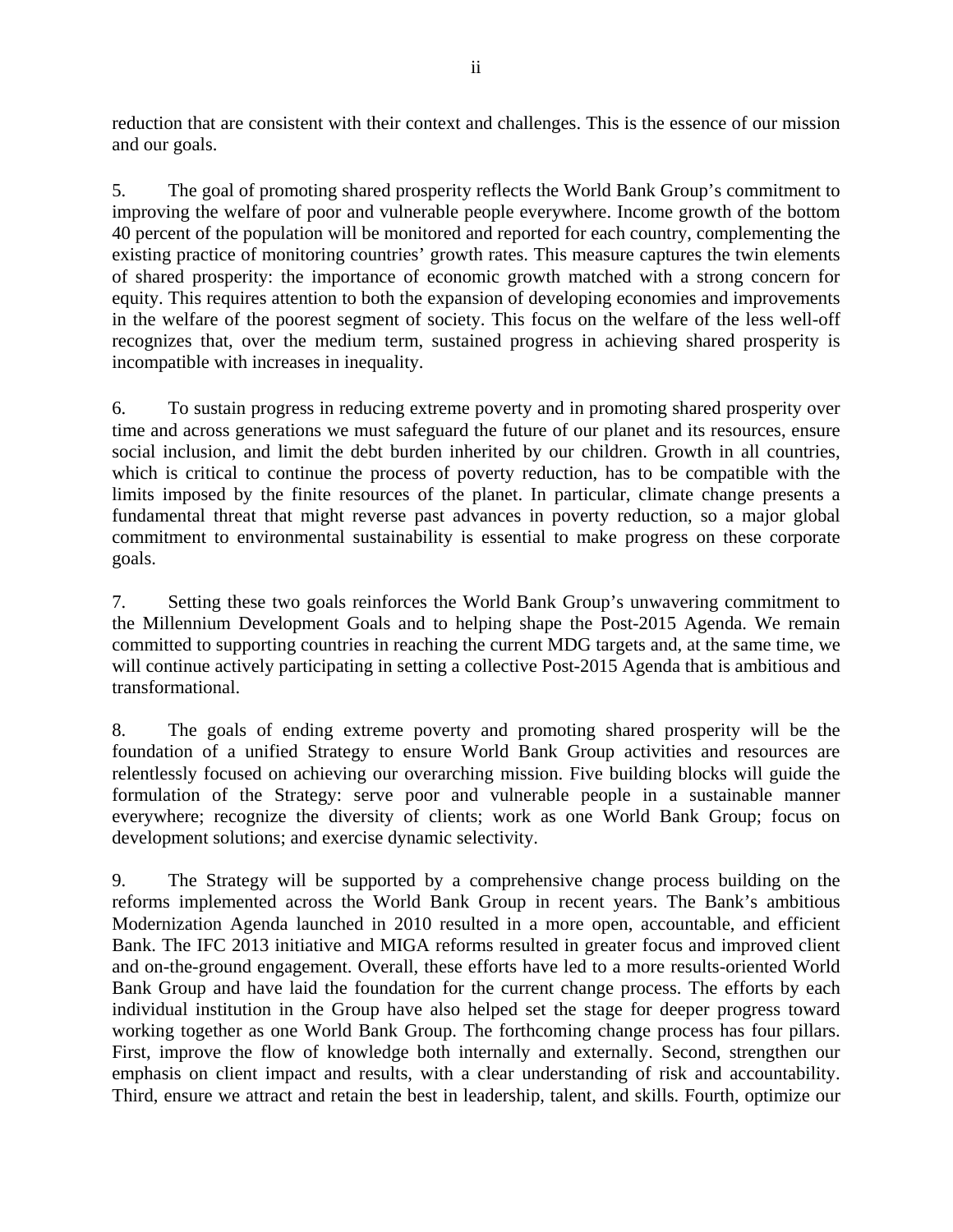global footprint by defining a business model that leverages proximity to the clients while maintaining the World Bank Group's global experience and leadership in development. The Strategy and change process will inform the ongoing discussions under the IDA 17 replenishment, while IDA will reinforce its implementation as the main instrument for Bank's support to the poorest countries.

10. The World Bank Group Strategy will set in place a framework for guiding the planning and implementation of the World Bank Group's activities. By the time of the FY15-FY17 planning cycle, the Strategy will drive the budget process.

11. The Strategy will be delivered by the time of the 2013 Annual Meetings. Ongoing initiatives will continue in parallel to the Strategy and will be enhanced through the change process. Ultimately, this will allow a unified, focused World Bank Group to more effectively work with partners to end poverty and promote shared prosperity in a sustainable manner.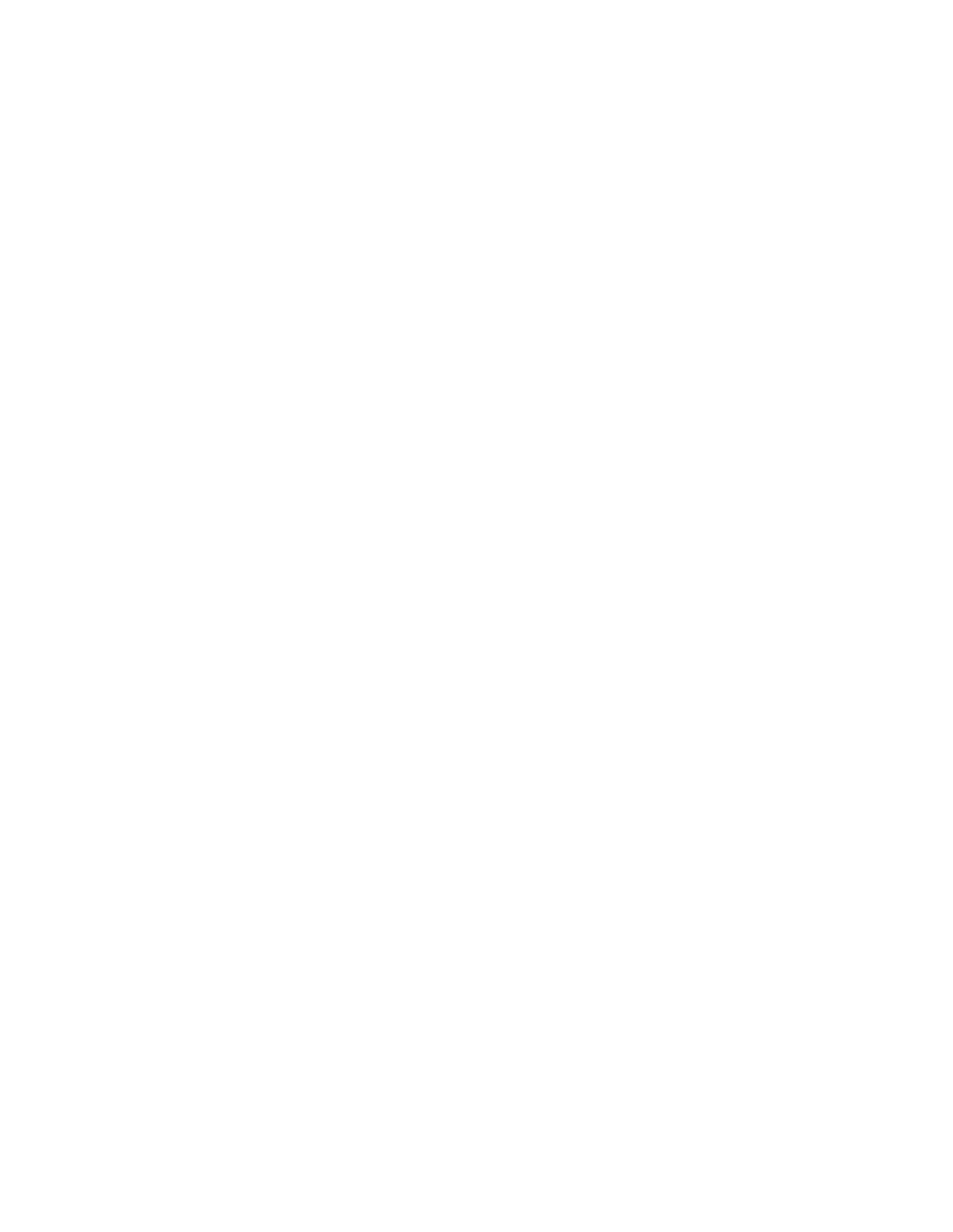## **A COMMON VISION FOR THE WORLD BANK GROUP**

## **DEVELOPMENT COMMITTEE PAPER**

## **SPRING 2013**

#### **SECTION 1: INTRODUCTION**

1. **In his speech to the opening plenary of the 2012 Annual Meetings, President Jim**  Yong Kim described a World Bank Group vision. Through collective action and a relentless drive for results, he noted, the World Bank Group can move from dreaming of a world free of poverty to achieving it. Now is the moment to bend the arc of history and end extreme poverty and promote shared prosperity across the globe. $<sup>1</sup>$ </sup>

2. **Today there is a historic opportunity to accelerate development through concerted**  and coordinated action. Tremendous progress was made across the developing world over the last decade. The first Millennium Development Goal on reducing global poverty was met ahead of schedule, thanks to strong, sustained growth in dozens of developing countries. Several IDAeligible African countries, in particular, were among the fastest growing economies over the previous decade.

3. **The outlook for developing economies is promising, but the global economy continues to face severe risks and considerable difficulties.** Developing countries are projected to grow at about 6 percent in the coming years, creating an opening for strong progress in reducing poverty. Yet the challenges are great. Food prices continue to bear down worst on the poorest. Financial stability in the global economy is not yet restored, and ongoing crises in developed countries hinder progress elsewhere. According to the January 2013 *Global Economic Prospects* (GEP), while downside risks have diminished in the short-run, high-income countries are still searching for new solutions to create jobs, spur growth, and restore fiscal sustainability. Simulations presented in the GEP suggest a serious crisis scenario in high-income countries could lower developing country GDP by about 1 percent in 2013, as today many developing countries have less fiscal space to respond to a downturn than they did in 2008-09. Even in economies where growth is strong challenges remain: lagging regions abound in middle-income countries, and some natural resource-rich countries suffer from enclave development that does not improve welfare for the broader community. Fragile states, home to a growing share of the world's poor, need solutions to reignite growth and poverty reduction.

4. **While the gains of past decades were undoubtedly impressive, challenges persist, and needs are still great.** Some 1.2 billion people continue to live on less than \$1.25 a day, and an additional 2.7 billion live on \$1.25-\$4.00 a day. Though extreme poverty has declined significantly, the share of the world's population that is not poor but that is vulnerable to fall into poverty remains stubbornly high. In addition, the international community continues to struggle to produce global solutions to global challenges, including the urgent need to curb climate change, as well as the need to secure open and stable channels for trade, capital, and information

<sup>&</sup>lt;sup>1</sup> President Kim at the opening plenary session of the 2012 Annual Meetings in Tokyo, October 11, 2012.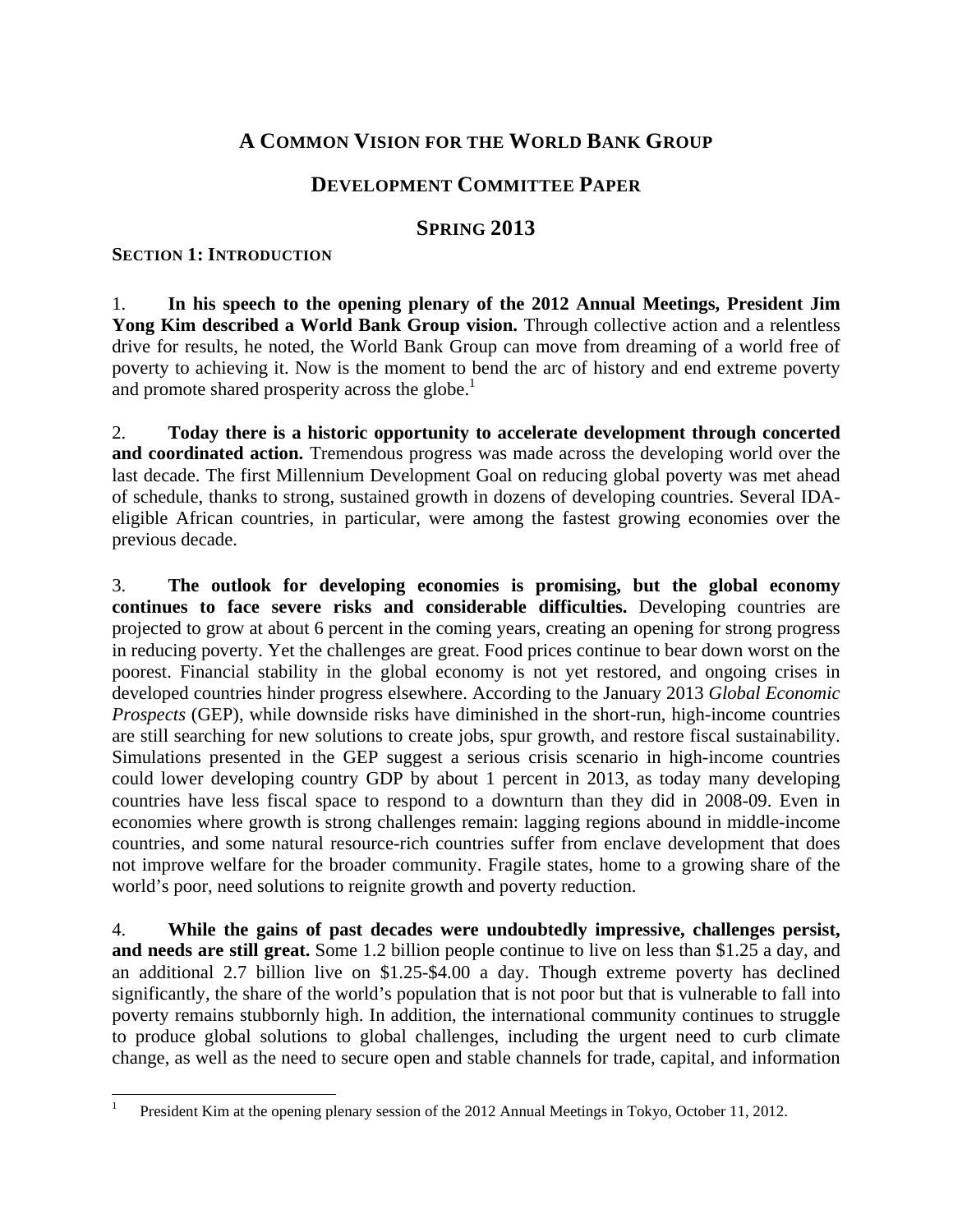flows that benefit all. Today the development community has a responsibility to build on progress, increase momentum, and help developing countries end extreme poverty and promote shared prosperity in a sustainable manner.

5. **Looking forward, the World Bank Group's diverse members will continue to face particular challenges and opportunities in the years and decades ahead.** Many low-income countries are marching toward middle-income status. Even after crossing this threshold, however, many will still be home to large poor populations; today there are literally hundreds of millions of poor people living in countries that escaped "low-income" status over the last decade. Some fragile states will progress while others may stagnate, and new sources of fragility may emerge. Faster growth will be needed for these countries to address their development challenges. Middle-income countries will continue to face the difficulty of moving up the technological ladder as they attempt to compete in ever more sophisticated markets. As noted in the 2013 *World Development Report: Jobs*, the creation of quality jobs is critical to sustained poverty reduction and social stability for all countries. Similarly, equality, women's empowerment, and social inclusion will remain challenges at all income levels. In addition, global environmental problems will continue to pose an extreme threat to human welfare.

6. **The development landscape in which the World Bank Group operates continues to evolve.** Official capital flows to governments, while still an important share of net flows particularly to low-income countries, are no longer the main source of development finance as private flows—including private philanthropy—have flourished. Net private inflows to developing countries surpassed \$1 trillion in 2010 and are projected to return to those levels in 2014, according to the most recent GEP. Private enterprises in developing countries have become increasingly important sources of global growth and trade, and they continue to be critical partners in development. The private sector provides about 90 percent of jobs in the developing world, as well as essential goods, services, and tax revenues. On the knowledge front, development economics in the academic community is experiencing a resurgence, and regional development banks and bilateral development agencies have strengthened their research and analytic capacity. Many developing countries themselves have increased their analytic capacity and data quality. An information and technological revolution is creating the potential for vastly improved information sharing, data collection, and measurement of impact. This new landscape creates the scope for a whole new array of global partnerships to solve specific development problems. The Post-2015 Agenda provides an opportunity for coordination and reenergizing the global development community's efforts.

7. **The World Bank Group has always evolved to adapt to its changing environment**  and must continue to do so. Over the years we have extended our range of clients (from subnational entities to entrepreneurs), engaged with more stakeholders, expanded our products, and taken on new roles as a partner and convener. After many years as a bank focused on financing, it became clear that the World Bank Group was, as well, a knowledge bank. In the last few years all our knowledge has been shared openly with the rest of the world. Reform programs across the World Bank Group are modernizing and adapting our products and services, our organization, our processes, and our systems.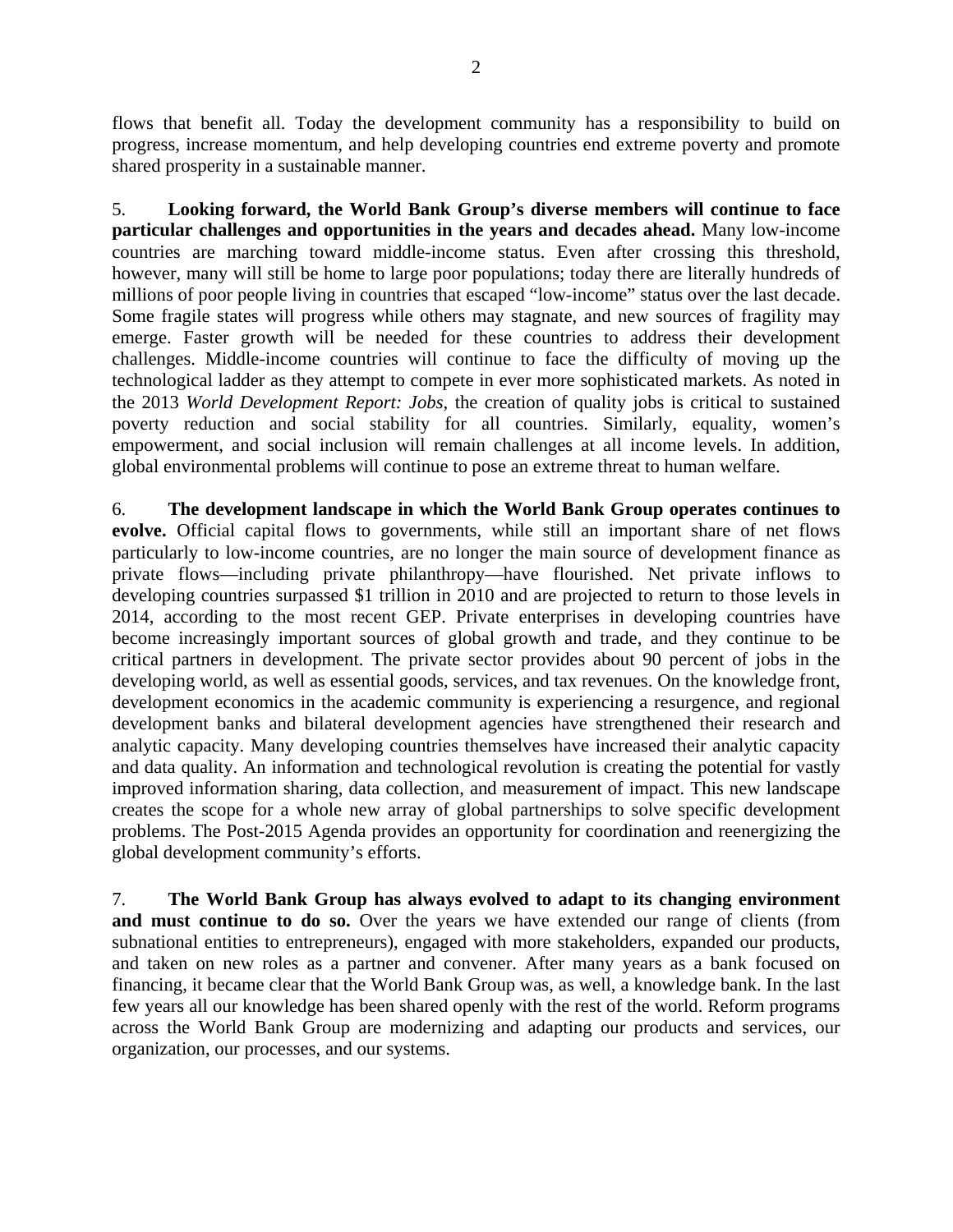8. **This evolution has ensured the World Bank Group remains a vital and constant development partner.** We offer the global reach and experience needed to help clients tackle their toughest development challenges, from designing social protection programs to providing equity investments in small and medium enterprises. Our partner countries seek more than solutions to address immediate crises; they want solutions to generate growth, create jobs, and usher in a more prosperous, inclusive, and sustainable future. We are increasingly meeting this demand with integrated, evidence-based development solutions using our broad menu of financing options, knowledge, and convening power. We are more focused on delivering results than ever before, as we strive to maximize the synergies across the Group and work more effectively with partners in the development community—including leveraging the private sector.

9. **An ambitious change management process has been launched and will be driven by a new Strategy anchored in specific corporate goals to end extreme poverty and promote shared prosperity in a sustainable manner.** The new change process will strengthen our capacity to provide integrated development solutions based on hard evidence and tailored to the specific context of each client, both in the public and private sectors alike, while promoting global public goods. The Strategy and change process will inform the ongoing discussions under the IDA 17 replenishment, while IDA will reinforce its implementation as the main instrument for Bank's support to the poorest countries.

10. **This paper provides an overview of the direction of the World Bank Group going forward.** Section 2 proposes clear goals to guide our mission to end poverty and promote shared prosperity. Section 3 describes the principles underpinning the process underway to develop a Strategy for the World Bank Group.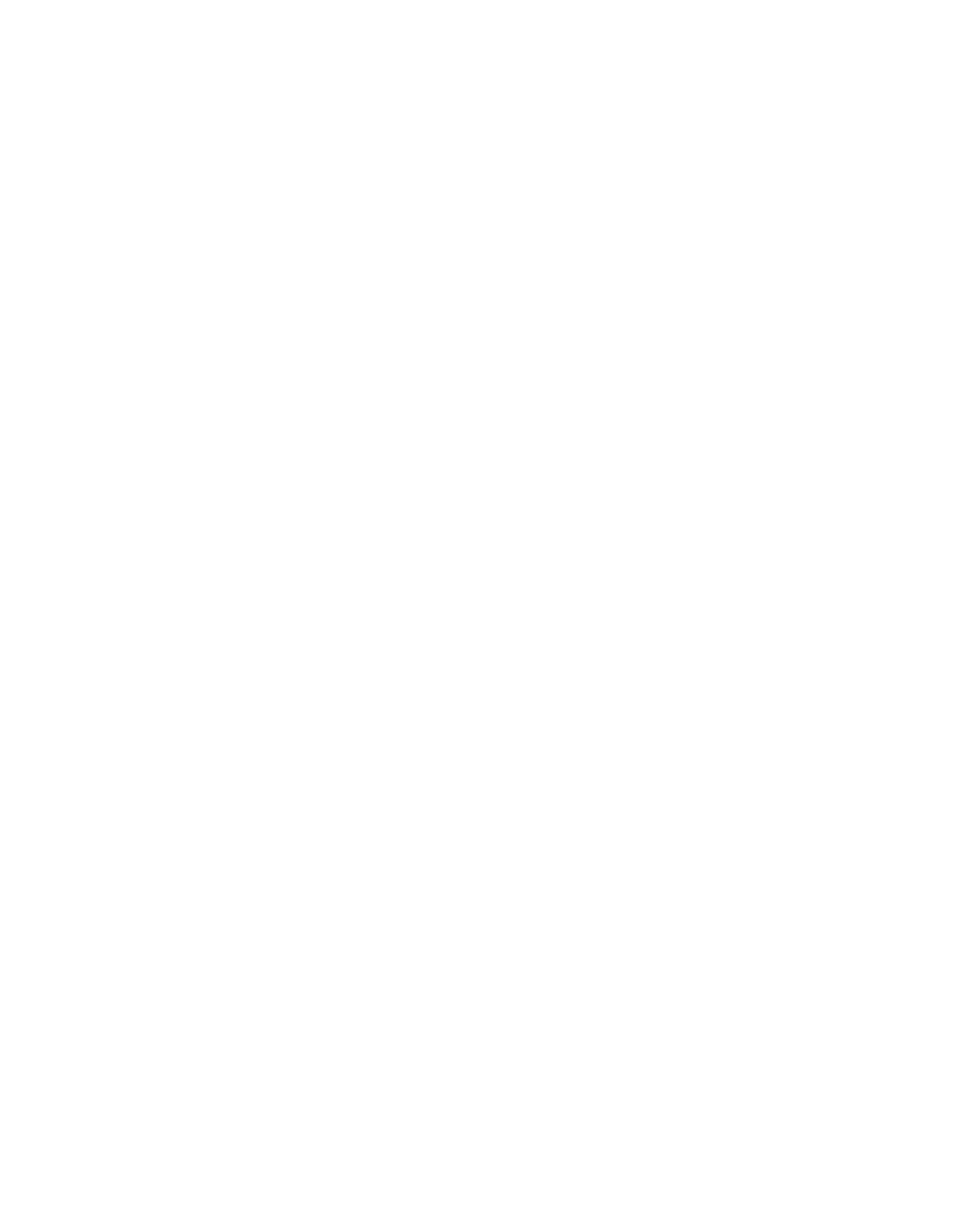## **SECTION 2: DEFINING GOALS FOR THE WORLD BANK GROUP**

#### **A. World Bank Group Mission, Goals, and Indicators**

11. **The overarching mission of the World Bank Group is a world free of poverty.**  Despite progress during the last decades, humanity still faces urgent and complex challenges. More than 1 billion people still live in destitution, making extreme poverty a continuing priority. Against a backdrop of rising inequality and social exclusion in many countries, poverty remains an urgent challenge. The simple-sounding mission has proven to be a complex challenge with multiple dimensions requiring coordinated action on many policy fronts by the entire international community. Coordinated action has been facilitated by the establishment of intermediate goals to focus efforts, adapt to an ever-changing development landscape, and build consensus among the rapidly expanding number of local, regional, and global stakeholders. Going forward, the World Bank Group will strive toward (i) ending extreme poverty as soon as possible, and (ii) promoting shared prosperity among all people, pursuing both of these goals in an environmentally, socially, and fiscally sustainable way so that future generations do not find themselves amidst a wasteland.

12. **To anchor this overarching mission in today's development context, and to encourage international and national efforts, we have established ambitious but achievable goals.** The first goal is to end extreme poverty at the global level. The second goal is to promote shared prosperity defined as a sustainable increase in the wellbeing of the poorer segments of society. We have articulated these goals as a call for our institution together with the international community to:

- *End extreme poverty: the percentage of people living with less than \$1.25 a day to fall to 3 percent by 2030;*
- *Promote shared prosperity*: *foster income growth of the bottom 40 percent of the population in every country.*

Ending extreme poverty and promoting shared prosperity must be sustainable over time and across generations. The welfare of current and future generations requires *promoting environmental, social, and fiscal sustainability* by securing the long-term future of our planet and its resources, ensuring social inclusion, and limiting the economic debt inherited by future generations.

13. **In using income to measure progress toward these goals, we will not ignore nonincome dimensions but rather continue our focus on improving welfare along multiple dimensions of poverty.** A measure expressed in monetary terms has the advantage of capturing the notion of welfare in a single, compelling indicator. That said, money-based measures do not capture all dimensions of welfare. Ending poverty and sharing prosperity are unequivocally about progress in many non-monetary dimensions of welfare, including, but not limited to, education, health, nutrition, and access to essential infrastructure, as well as about empowerment and enhancing voice and participation in economic, social, and political spheres, especially for women and vulnerable groups. The relative importance of each dimension varies across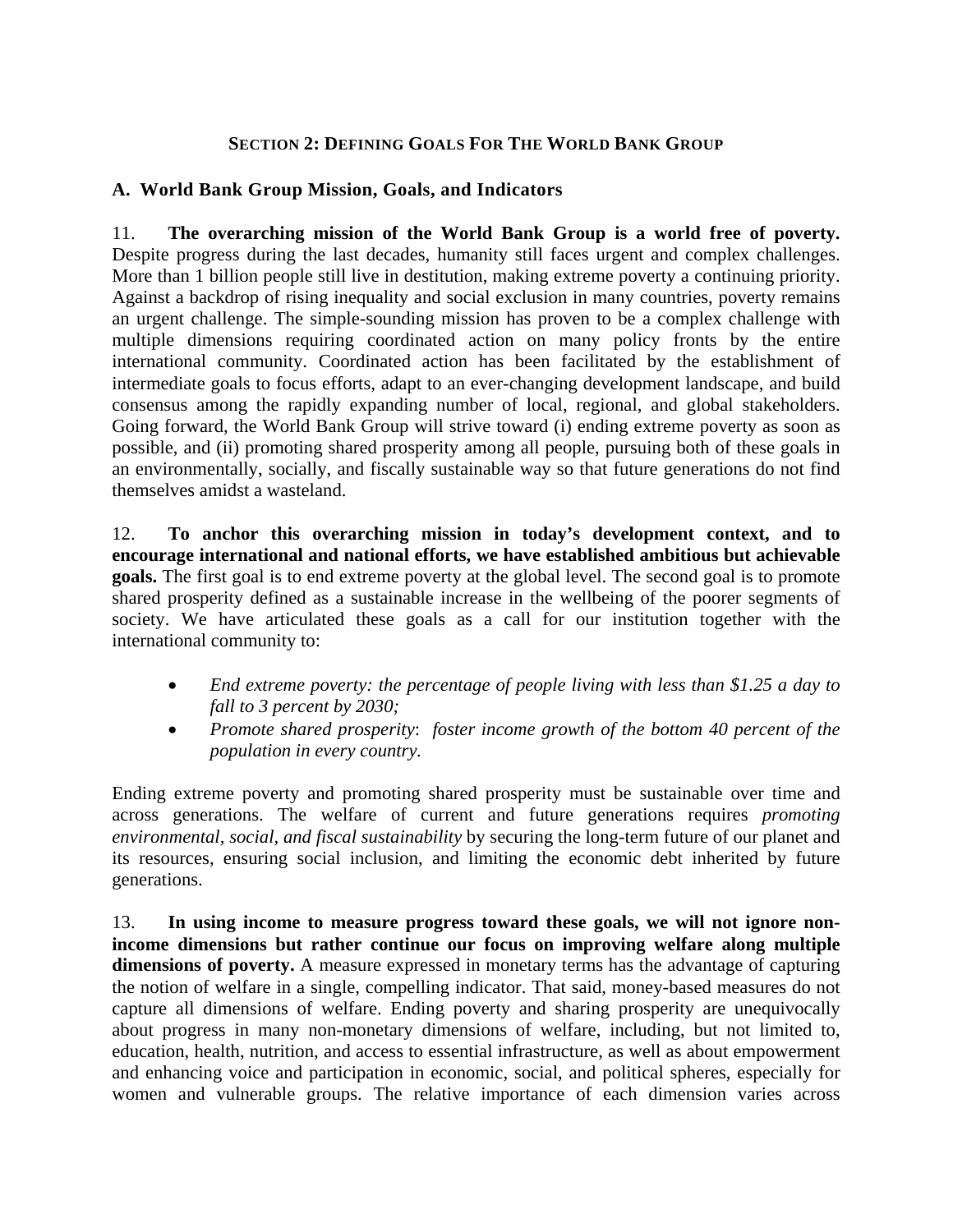countries, and such non-monetary dimensions of welfare will be monitored at the country level. Income remains useful as a multi-dimensional indicator of welfare because it aggregates the purchase of many commodities and services, including health and education, while avoiding the complication of adding across different non-monetary dimensions.

14. **Setting these goals reinforces our unwavering commitment to the Millennium Development Goals and to helping shape the Post-2015 Agenda.** Our teams across different sectors continue to work on this Agenda jointly with client countries, the UN, and other global partners. While we remain committed to supporting countries still struggling to meet current MDG targets, the efforts underway to shape the Post-2015 Agenda offer a remarkable opportunity to build on a solid foundation that will allow the developing world to make deeper and faster progress. We are committed to actively participating in setting a collective Post-2015 Agenda that is ambitious and transformational and that encompasses ending extreme poverty and building prosperity for all in a sustainable manner. The goals we are establishing, while being critical for focusing our own work, are well-aligned with the overall objectives of the MDG process. Our active participation in the Post-2015 Agenda will facilitate the channeling of our own resources in a way that supports the global objectives set by the international community.

## **B. Ending Extreme Poverty**

15. **Ending extreme poverty is a moral imperative and arguably one of the most urgent challenges facing the development community and the community of nations.** We are setting a target date for ending extreme poverty globally within a generation, using the internationally established measure of extreme poverty as the proportion of people living on less than \$1.25 a day. It is an ambitious endeavor, but urgent and achievable. It will require sustaining high rates of economic growth across the developing world, as well as translating growth more effectively into poverty reduction in each developing country. This will call for institutional and social policy changes not seen yet in many poor countries, which will in turn require enormous efforts from national governments and the international community.

16. **We establish a global target of reducing the extreme poverty rate to no more than 3 percent in 2030. This requires maintaining the strong performance of recent decades in the face of significant new challenges.** Here, we highlight three main challenges. First, China's contribution to global poverty reduction, which accounted for more than half of the total reduction between 1980 and 2000, is likely to diminish as that country comes closer to ending extreme poverty. In order to reach the global target for 2030, the pace of poverty reduction in Sub-Saharan Africa and South Asia, which has improved significantly in the last decade, must further accelerate. Second, if inequality were to continue to rise, as it has in some of the larger developing countries in recent years, attaining the global target would require higher growth rates than what has been historically observed. Third, the potential for large-scale economic shocks—like food, fuel, or financial crises—as well as natural and climate change-related disasters poses risks to economic growth and therefore to the pace of poverty reduction. However, on the positive side, factors such as technological advances that foster productivity and create economic opportunity for the poor and progress in implementing better-designed social policies improve the outlook for poverty reduction.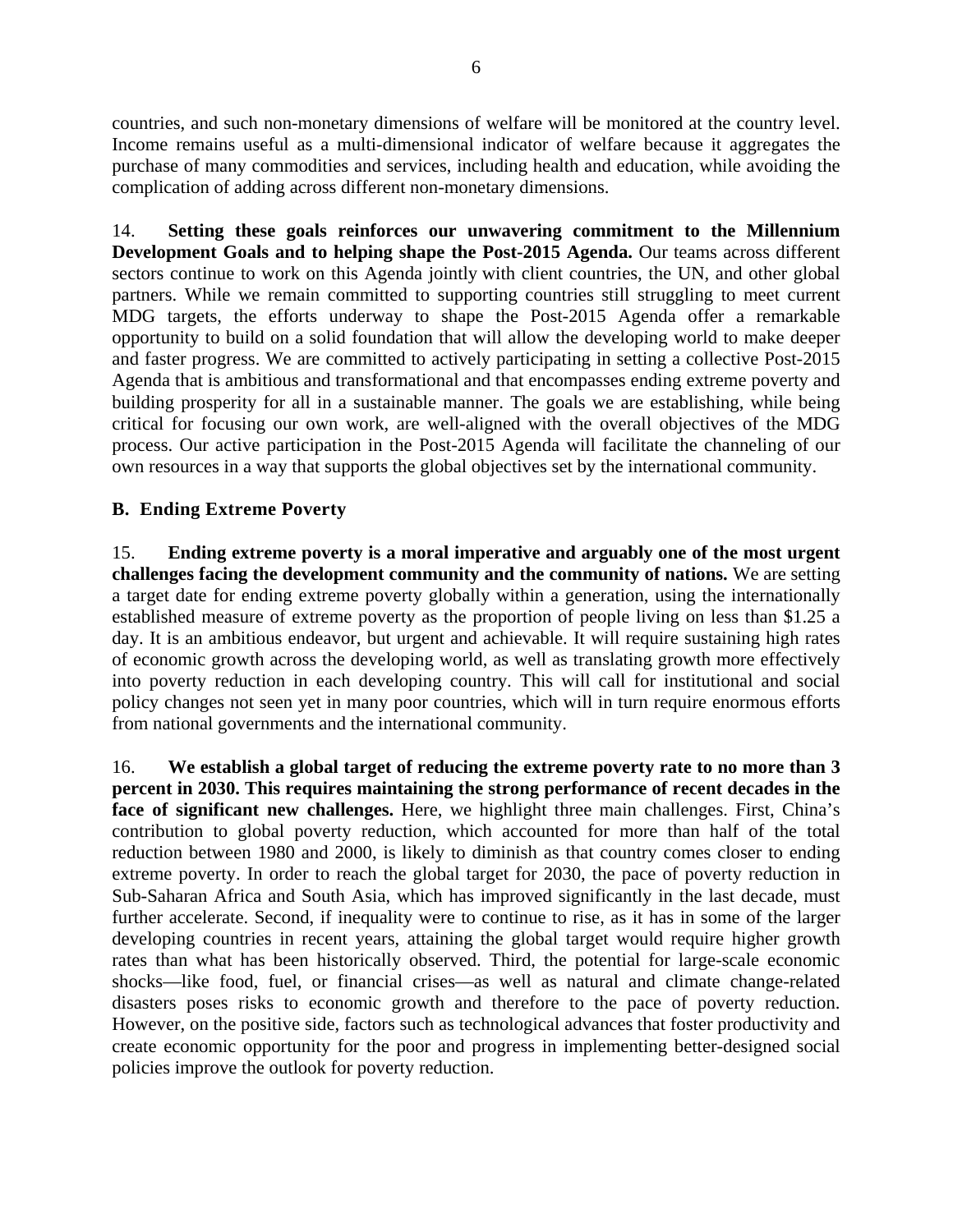17. **Reducing the extreme poverty rate to 3 percent by 2030 will require a one percentage point annual reduction in the global poverty rate.** While this is about the same as the average annual reduction seen since 1980, it will require maintaining a developing country trend growth rate in mean per capita household income at least as high as the growth rate observed since 1999. Countries will have to implement policies and reform institutions to limit increases in inequality, and prevent or mitigate the impacts of shocks on the poor. Moreover, progress on poverty reduction itself imposes increasingly difficult policy challenges, as the one percentage point reduction becomes an increasingly large share of remaining global poverty. Given all these challenges, one would expect the pace of global poverty reduction to slow down in the coming years below the trend seen in the last three decades. Transforming the trajectory to maintain the historical trend requires a concerted effort by the international development community to bend the "natural arc" of history.

18. **By setting this target, we envisage the fight against extreme poverty to come to an end in most of the world by 2030.** While we cannot be complacent with any level of extreme poverty, the nature of the struggle against poverty will change in most parts of the world once the 3 percent threshold is reached. The focus in most developing countries will need to change from an all-out effort to lift large sections of society out of poverty, to a focus on policies that address poverty among specific vulnerable groups, and ensure that no individual drops below the extreme poverty line for a protracted period of time and to set in place appropriate support structures in case that happens.

19. **The scale of the challenge is even more apparent given the high rates of extreme poverty that still exist in many developing countries.** One-third of countries in Sub-Saharan Africa (with available data) had an extreme poverty rate of more than 50 percent in 2008, compared to a developing world average of 22 percent. The extreme poverty rate in seven of the poorest FCS was above 50 percent in 2008, and above 80 percent in three of these countries. Reaching the global target of 3 percent in 2030 will require rapid, broad-based economic growth in low-income countries, translated into poverty reduction at a higher rate sustained over longer periods than ever seen in the past. This will not be possible without long-term structural changes in many low-income countries with failed social contracts. Structural changes would include complex institutional and governance reforms that enhance the accountability and performance of the state to improve the economic, legal, and social environment and the quality of services, which are essential to expand the income opportunities and welfare of the poor.

20. **The World Bank Group remains committed to supporting efforts to reduce extreme poverty in the countries with the highest poverty rates, including FCS.** These countries are characterized by severe institutional and policy challenges that will likely endure in the medium to longer term. The World Bank Group will work with these countries to define ambitious country-specific paths of poverty reduction consistent with each individual country's economic, social, and institutional context and challenges. We will work on addressing the urgent challenge of improving the coverage, quality, and frequency of micro-level data. The World Bank Group's engagement will focus and bring together the efforts of country governments and the development community. This is the essence of our mission and our goals.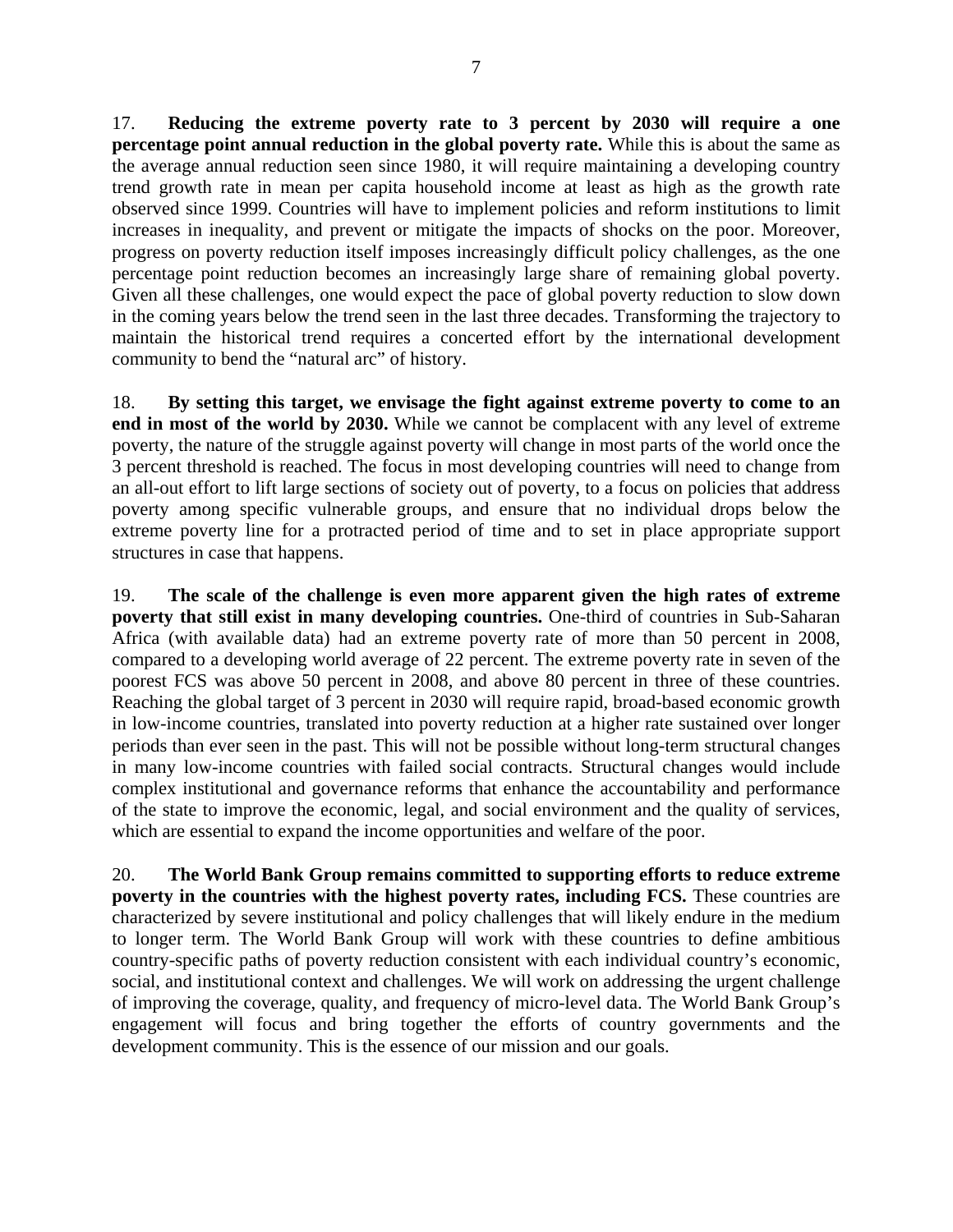21. **Achieving the global goal of reducing the extreme poverty rate to 3 percent by 2030 is a difficult but not impossible task.** The target of reaching 3 percent in 15 years is not a prediction, but rather represents the ambition of a difficult but achievable global endeavor. Achieving the goal must be an urgent priority for the global community; more than 1 billion people are destitute in a world that has the resources and technology to prevent such an outcome. Even if country-level targets are not set, global progress requires national policies that aggressively focus on this goal, together with an accelerated and coordinated effort in the global community. Ending extreme poverty in our time is a goal that the international community as a whole can and should aspire to attain.

## **C. Promoting Shared Prosperity**

22. **The Bank's mission of a world free of poverty means a continuing commitment to raise the incomes of the poor and vulnerable in every country.** The World Bank Group's mission is about poor and vulnerable people everywhere, not just those in the poorest developing countries. While extreme poverty has ended in many countries when measured at \$1.25 per day, this threshold represents a bare minimum living standard. Poverty continues to exist in most countries as defined by the specific standards of each society and remains an urgent challenge to address if societies are to achieve the stability and opportunity to which they aspire. Promoting shared prosperity, by enhancing the well-being of the poor and the vulnerable in every country, is the path toward achieving our overarching mission of a world free of poverty.

23. **To assess a country's progress on shared prosperity, we will monitor the growth rate of real income per capita of the bottom 40 percent in every country.** This measure captures the twin elements of shared prosperity: the importance of economic growth matched with a strong concern for equity. This requires attention to both the expansion of developing economies and improvements in the welfare of the poorest segment of society in a sustainable way. The indicator captures the spirit that the growth that benefits the weaker segments of society is the one that matters and should be the focus of our efforts. More specifically, shared prosperity reflects a growing economy where the benefits are shared by all in a sustainable way. Monitoring the growth rate of the bottom 40 percent will complement the Bank's existing practice of monitoring the average rate of growth for each country as a whole.

24. **The choice of the shared prosperity indicator underscores the importance of growth that is inclusive of the poorer segment of society.** The living standards of the less well-off in any society are unlikely to increase in the medium or long term in the absence of sustained growth of the overall economy. Economic growth has been critical for lifting millions of individuals out of poverty in the last two decades. Increasing the income growth of the bottom 40 percent in every country and reducing poverty in all countries will necessarily require accelerating the pace of overall economic growth. However this cannot be any type of growth, but rather sustainable growth that is shared by the less well-off segment of society.

25. **Shared prosperity also means focusing on those who are vulnerable to becoming poor.** Even in most middle-income countries where extreme poverty affects a relatively low proportion of the population, a larger group is still affected by poverty, and an even larger group is exposed to the risk of falling into poverty due to unforeseen events. The most effective way to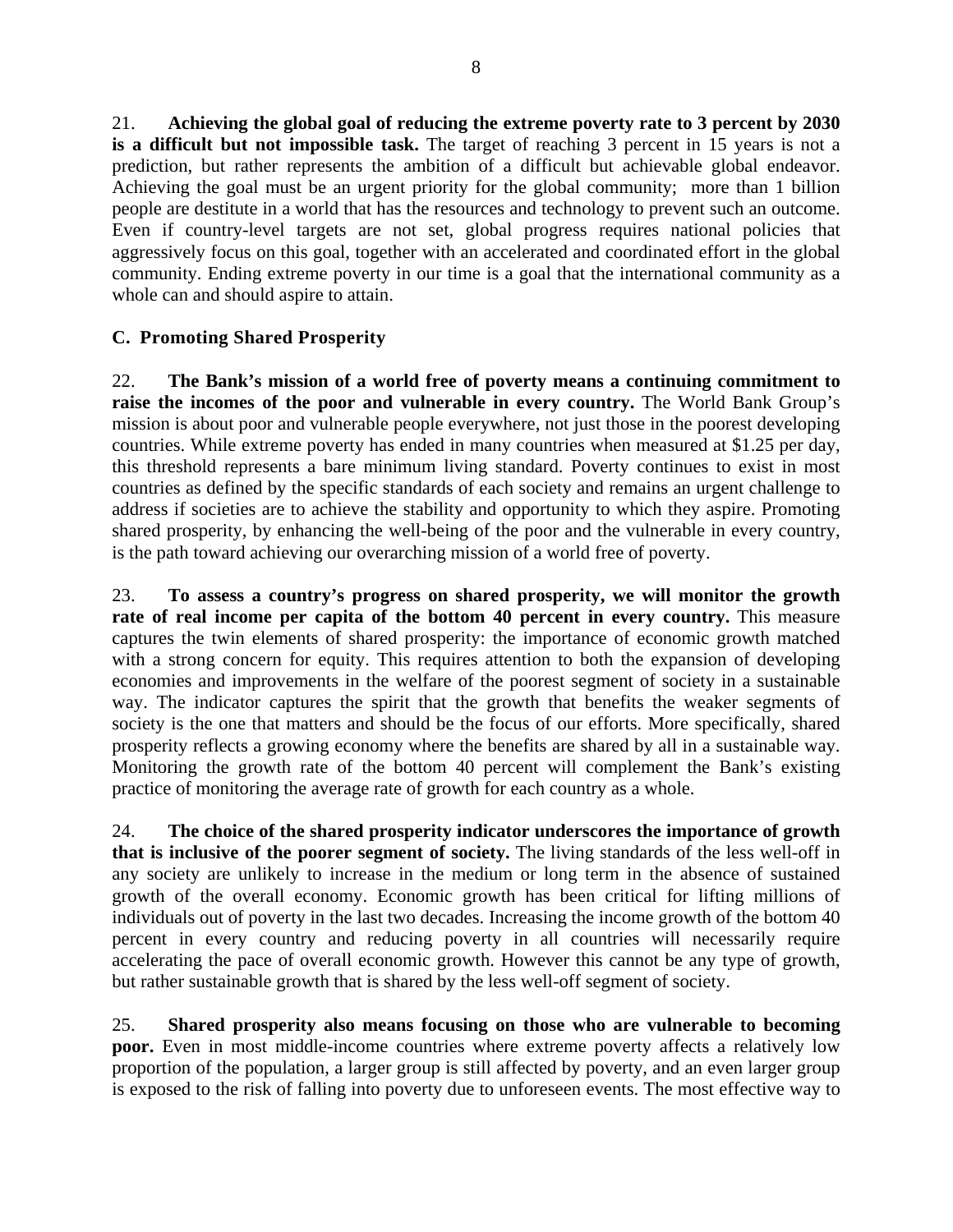reduce vulnerability is by raising incomes at the lower end of the income distribution, since vulnerability declines the further an individual moves away from the poverty threshold. In some of the FCS, where the frequency and severity of shocks are particularly high, income growth of the bottom 40 percent is an urgent priority for reducing vulnerability.

26. **Sustained progress in achieving shared prosperity is incompatible with a steady**  increase in inequality. Progress in shared prosperity implies the need in every country for a social contract whereby those at the bottom are considered a priority in the formulation of policies that support growth. When inequality is high, further increases in inequality are likely to constrain the rise in prosperity. Growth of the bottom 40 percent that is consistently lower than the average income growth of a country should be a cause for concern, as rising inequality may eventually abate the growth process itself by causing political instability, distorting incentives, and reducing the dynamism and mobility in society. In the medium term, no country has successfully transited beyond middle-income status with high levels of inequality. Moreover, egregious inequality in its different forms and manifestations is morally unacceptable.

27. **Promoting shared prosperity, however, does not necessarily imply reducing inequality in all countries at every point of time.** Income growth of the bottom 40 percent in a country could occur, at least in the short run and especially in low-income countries, at the expense of rising inequality, which implies that the average income grows faster than the income of the poor. A singular focus on inequality can even be counterproductive for the poor in the short run. In certain country contexts, some rise in inequality is consistent with the need to generate growth, by creating incentives that reward innovation and risk taking and induce firms and people to invest in human and physical capital. This occurred in some East Asian countries decades ago, for example, when income growth of the bottom 40 percent was strong while lagging behind the growth of average income.

28. **An assessment of a country's performance in shared prosperity should be taken in context with a number of other factors, including the initial income distribution and level of development, as well as the growth in mean income of the population.** To improve the welfare of the poor, low- and middle-income countries require high and sustained rates of growth in the incomes of the bottom 40 percent. But what can be seen as good performance for a middle-income country is not necessarily the same for a low-income country, because of differences in the initial conditions of the two countries.

29. **The last decade provides some encouraging news on income growth of the bottom segment in many countries.** Incomes of the bottom 40 percent grew rapidly in a number of countries. In 20 out of 55 developing countries during approximately the decade of 2001-2011, real per capita incomes of the bottom 40 percent grew at an average rate of more than 5 percent annually. Income growth of the bottom 40 percent is strongly associated with growth in average income. But some countries with the same average income growth experienced very different rates of growth for the bottom 40 percent, indicating that inclusiveness of growth varies widely. In 60 percent of developing countries, incomes of the bottom 40 percent actually grew faster than the average of the population during the decade. However, in some countries this occurred with almost no income growth of the bottom 40 percent (since average income grew very slowly or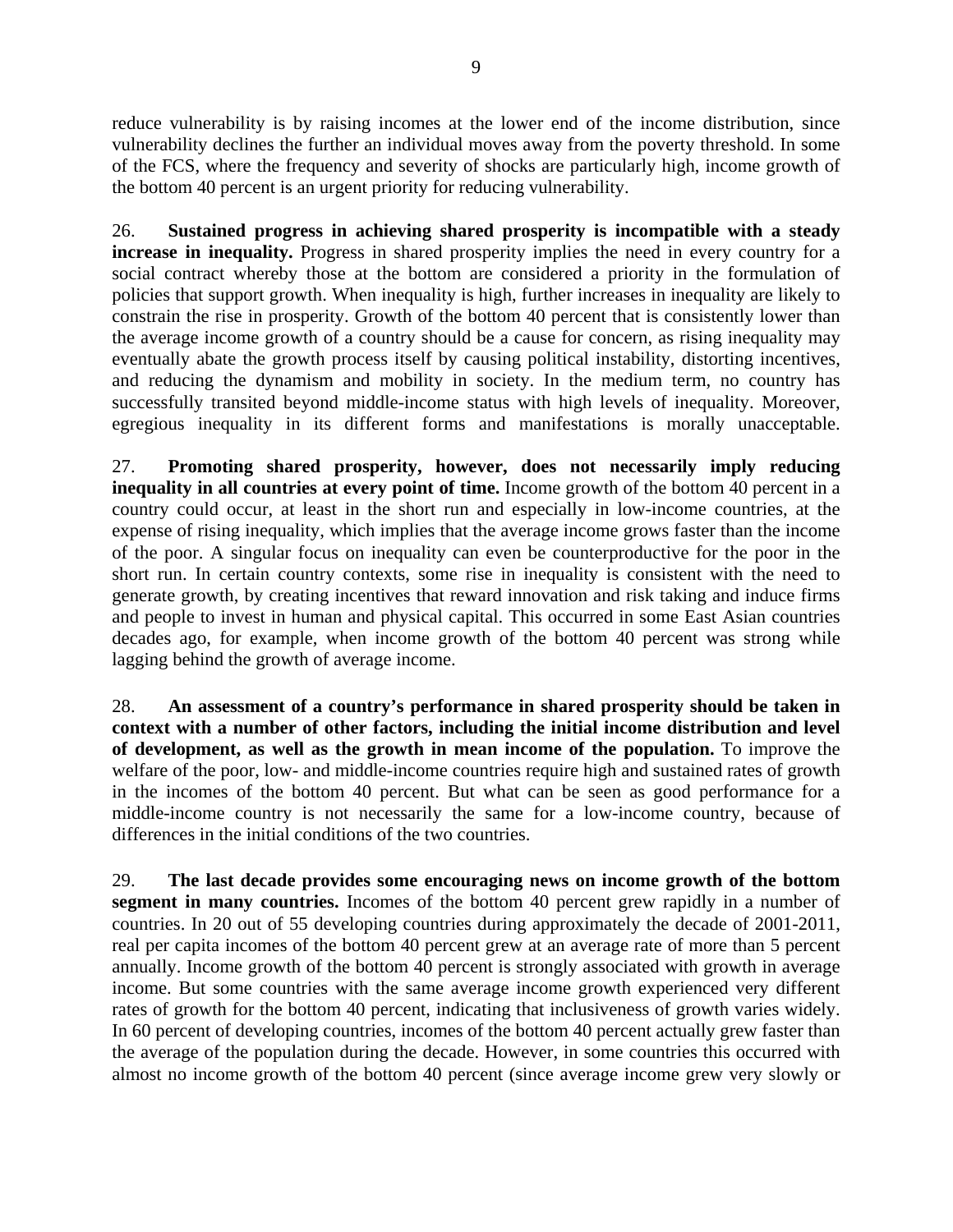not at all), illustrating that falling inequality does not necessarily lead to improvements in shared prosperity.

30. **Progress in reducing extreme poverty and in increasing the welfare of the poor requires pursuing an agenda of physical and human capital accumulation, competitiveness,**  and innovation. The most effective path out of poverty is through access to more and better jobs; this requires rapid and broad-based growth centering on the strong contribution of the private sector. Jobs are a driver of poverty reduction and shared prosperity not only by increasing the earnings of the poor, but also by being a force for transformation—jobs empowering women lead to greater investments in children and efficiency increases as workers get better at what they do and as more productive jobs replace less productive ones. In the decade of the 2000s, most of the reduction in poverty across the globe was related to better labor market engagement and private sector growth; only to a lesser extent did direct income transfers to the poor, remittances, or changes in demographic patterns contribute. Evidence also suggests that poverty reduction is higher when growth is biased toward labor-intensive sectors. But for this to occur, growth needs to be diversified and to generate employment opportunities in multiple sectors. This, in turn, requires public sector action to improve competitiveness by creating the right regulatory and macroeconomic environment to encourage investment and innovation in the private sector. Natural resource-based growth, for example, has been found to increase welfare of only those at the upper end of the income distribution if it is not accompanied by policies to raise the competitiveness of other sectors and the productivity of workers.

31. **A healthy and stable social contract is needed to ensure that the less well-off not only enjoy the benefits of growth, but are an integral part of the process of creating prosperity.** These mechanisms include investments that improve opportunities for all citizens, especially those often excluded, such as women and youth, and provide safety nets to protect the poor and the vulnerable against extreme deprivation and shocks that constrain families' ability to access economic opportunities or invest in the future of their children. The resources to support these mechanisms need to be raised through a tax system that creates incentives for economic growth and promotes fairness through progressivity. The redistribution of resources this implies is not just about transferring income from one segment of the society to another at a point of time, but also about investing in creating opportunities to promote growth and equity in a sustainable way over time and across generations.

32. **The goals of ending extreme poverty and promoting shared prosperity imply a broad agenda of advancing opportunities for all, creating a level playing field for all individuals to maximize their human and productive potential.** This implies during childhood and youth improving access to health, nutrition, education, and early childhood support programs to build human capital. Among adults, especially women, it implies creating opportunities to become entrepreneurs, gaining access to productive assets, financial services, markets, and infrastructure, participating in labor markets and developing skills to keep up with a changing economy, as well as being socially and politically active. Improving welfare requires a continued multi-sectoral agenda for the World Bank Group with a particular lens—one that has the welfare of the less well-off in mind.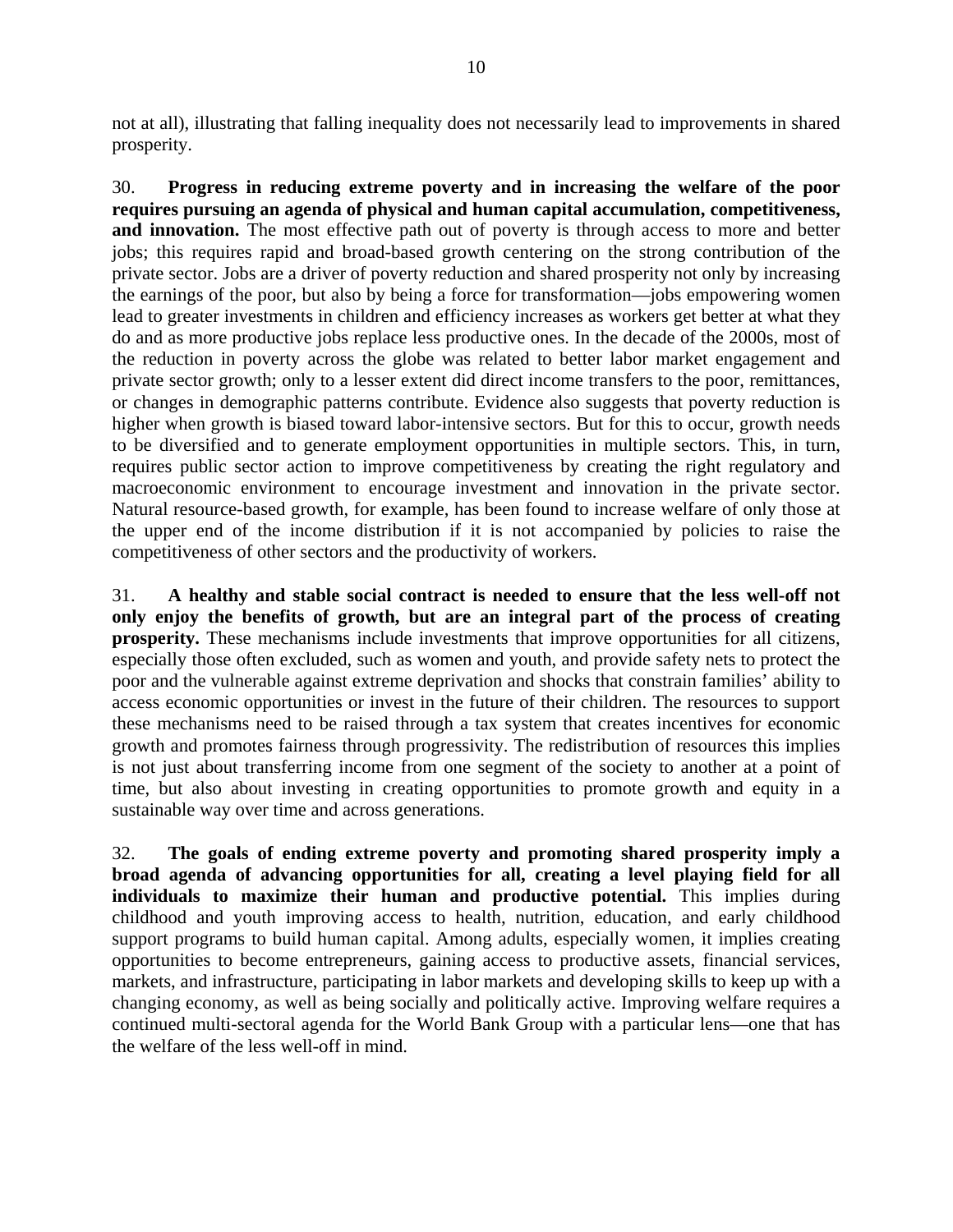#### **D. Sustainability**

33. **The goals of ending extreme poverty and promoting shared prosperity must be achieved in an environmentally, socially, and fiscally sustainable manner** to ensure that progress is sustained over time and across generations. A sustainable path of development and poverty reduction (i) manages the resources of our planet for future generations, (ii) ensures social inclusion, and (iii) adopts fiscally responsible policies that limit the debt burden on future generations. Sustainability is an overarching theme that frames the goals of reducing extreme poverty and improving shared prosperity.

34. **A major global commitment to environmental sustainability is essential to reduce extreme poverty and promote shared prosperity.** The past two decades have seen a significant toll on the environment. For example, an estimated 5.2 million hectares of forest were lost annually between 2000 and 2010; more than 550 billion tons of  $CO<sub>2</sub>$  has been emitted globally between 2000 and 2010 leading to increased global temperatures and more frequent and intense floods, droughts and storm surges; 87 percent of the world's ocean fisheries are fully or overexploited or depleted; and air pollution is a major problem in almost all megacities of the developing world. The poor are often more dependent on ecosystems and the goods and services they provide. Unsustainable management of these ecosystems and the additional effects of climate-related events have disproportionate impact on the poor. Poor people are always the least able to protect their children from the impacts of pollution on health and educational outcomes. Water and land constraints are already affecting poverty: some 28 percent of the world's population today lives in areas of high water stress and a full quarter of the world's agricultural land is degraded, compromising the ability of those who farm these lands to aspire to prosperity. Growth in all countries, which is critical to continue the process of poverty reduction, has to be compatible with the limits imposed by the finite resources of the planet.

35. **The World Bank Group's report** *Inclusive Green Growth: The Pathway To Sustainable Development* **analyses the social costs of resource depletion.** The report recognizes that green growth is the only way to reconcile the rapid growth required to achieve shared prosperity and the imperative of a better managed environment.

36. **Urgent action on climate change is essential to address the threat it poses to poverty reduction and sustainable economic growth.** The distribution of adverse impacts of climate change will continue to fall disproportionally on the poorest countries and the poorest segments of the population within countries due to lack of capacity to adapt. Climate change is not just an environmental challenge. It is a fundamental threat to sustainable growth and the fight against poverty.

37. **Improving the quality and coverage of quantitative indicators related to environmental sustainability is a critical endeavor and a priority for the World Bank Group.** Our current economic system does not put a value on finite resources, and natural capital accounting is critical to encourage resource efficiency and improve quality of policy decisions in managing economies sustainably. We have committed, working closely with our development partners, to moving beyond a reliance on GDP and promoting wealth and natural capital accounting and making progress in the development of measures of genuine savings that include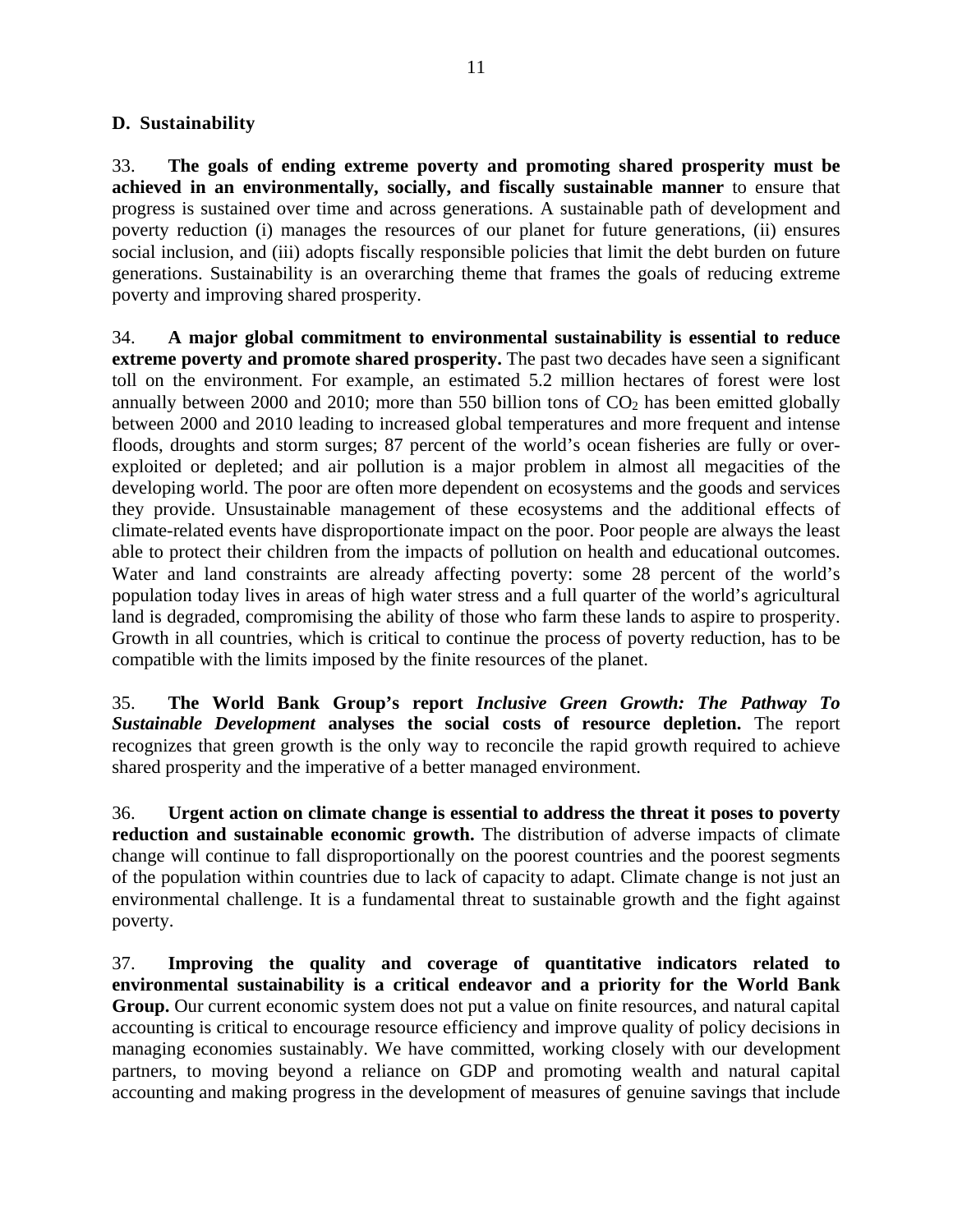natural capital depletion and pollution damages. Given the complexity of the issues, multiple indicators are needed to adequately capture progress. We are working with the international community on indicators combining local and global measures, and we will report periodically on progress on this work.

38. **To ensure social sustainability, development must be inclusive and enhance the voice and participation of all groups in society.** This in turn requires creating the institutions, structures, and processes that empower local communities to hold their governments accountable for being responsive to their needs. It implies creating the space for all groups in society, including traditionally marginalized groups, such as ethnic minorities and indigenous populations, to participate in the decision-making processes. It also involves recognizing that the process of institutional and social change that leads to a more inclusive society can be gradual and complex; the state has a crucial role to play as a catalyst for positive change, for example, through legal, institutional, and economic reforms that attempt to reduce imbalances in power between different groups.

39. **Social inclusion is consistent with the notion of promoting equitable access to opportunities**, which is in turn critical for building a cohesive society that is able to achieve consensus on its development path. Opportunity gaps must be reduced between different groups in society, such as those differentiated by gender, region, ethnicity, or socioeconomic background. For a society as a whole, this will enhance mobility on the economic and social ladder within and across generations, regardless of the differences in the personal or family circumstances of each individual.

40. **An urgent development challenge is to continue creating the conditions that enable women to contribute to their fullest potential in the development process.** In many societies, this includes removing barriers faced by women to participate in labor markets, have access to assets, become entrepreneurs, and be empowered in social and political spheres. As the 2012 *World Development Report* argued, gender equality is not just a core development objective but also smart economics. Greater gender equality can enhance productivity, improve development outcomes for the next generation, and make institutions more representative and, therefore, more responsive.

41. **Economic policies to end extreme poverty and promote shared prosperity should be**  fiscally responsible over time. Poverty could be reduced unsustainably, through policies that produce short-lived gains but leave countries mired in debt, threatening the prosperity of future generations. The right policies for a country are those that are part of a social contract that includes public and private actors and that aims to end poverty permanently, along an intertemporally balanced growth path and in a sustainable fashion. These include policies that promote macroeconomic stability and prudent management of finances, while ensuring that public spending is efficient and effective in promoting the objectives set out by the social contract in every country.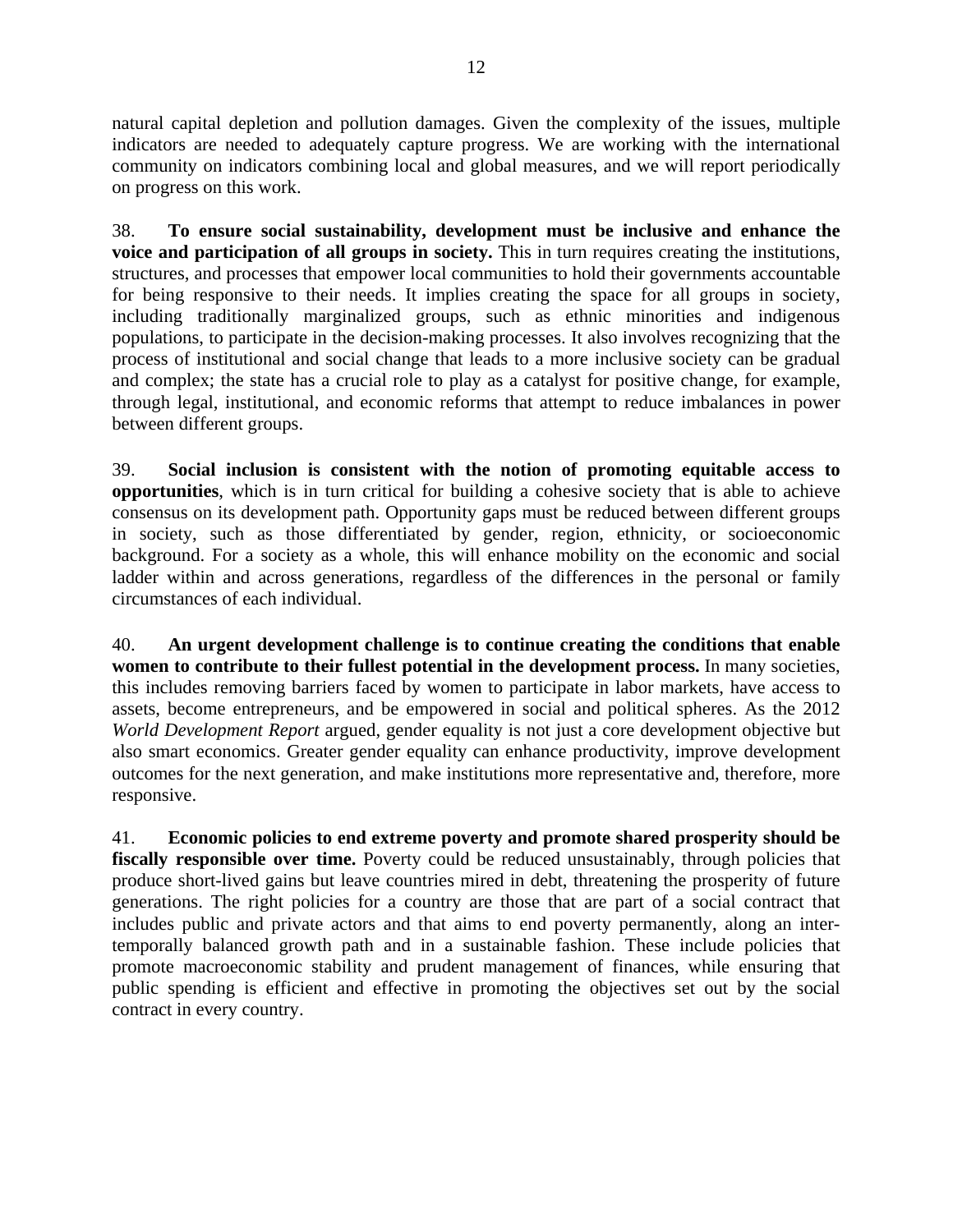## **SECTION 3: OPERATIONALIZING THE GOALS: TOWARD A SINGLE WORLD BANK GROUP STRATEGY**

42. **The goals of ending extreme poverty and promoting shared prosperity in a sustainable manner will anchor the World Bank Group going forward.** We must more effectively support countries to reach these goals. This will require a sharper focus at all levels and in all parts of the institution and a better understanding of what works best to reach these goals. The World Bank Group Strategy will align our activities and resources to make a more significant contribution toward these goals. It is intended to accelerate the pace of adapting the institution to the changing global environment.

43. **The World Bank Group has continuously adapted its role.** We have evolved to serve a broader set of clients, embrace multiple partnerships, and diversify our services and funding sources. On the client side, we deepened our engagement with clients within countries including sub-national entities, state-owned enterprises, micro, small, and medium enterprises, and financial institutions to the client list—as well as substantially strengthened our focus on the private sector, particularly in IDA countries. We took on a rapidly expanding number of programs that cater to global clients. We engaged and regularly consulted with a much broader group of stakeholders, including all parts of civil society, and assumed a role as one of the world's premier convening organizations for a large array of activities. Our products expanded beyond traditional instruments to, among other things, results-based lending, trade and supply chain finance, local currency finance, and new types of mobilization such as via the IFC Asset Management Company. Many of the multiple new partnerships were funded by a significant increase in trust funds such that the basic funding model of many World Bank Group activities changed.

44. **This led to challenges which needed to be addressed through operational improvements.** The rapid expansion of our business left the institution in need of internal reforms. Some issues were specific to IFC—for example full implementation of a decentralization program to be closer to the clients and achieve more efficient decision-making. Some were specific to the World Bank—for example making data and knowledge more accessible. Some were common across the World Bank Group, driven by the need to focus more on results and to adapt many of our policies, processes, and incentives to the changed global environment.

45. **Modernization and reform activities undertaken at IBRD/IDA, IFC, and MIGA responded to these challenges.** The Bank's ambitious Modernization Agenda launched in 2010 contributed to more openness, accountability, and some efficiency improvements. The IFC 2013 initiative and MIGA's own strategy review resulted in greater focus and improved client and onthe-ground engagement. Overall, these efforts have allowed the World Bank Group to become more results-oriented and accountable, and they have laid the groundwork for the current change process.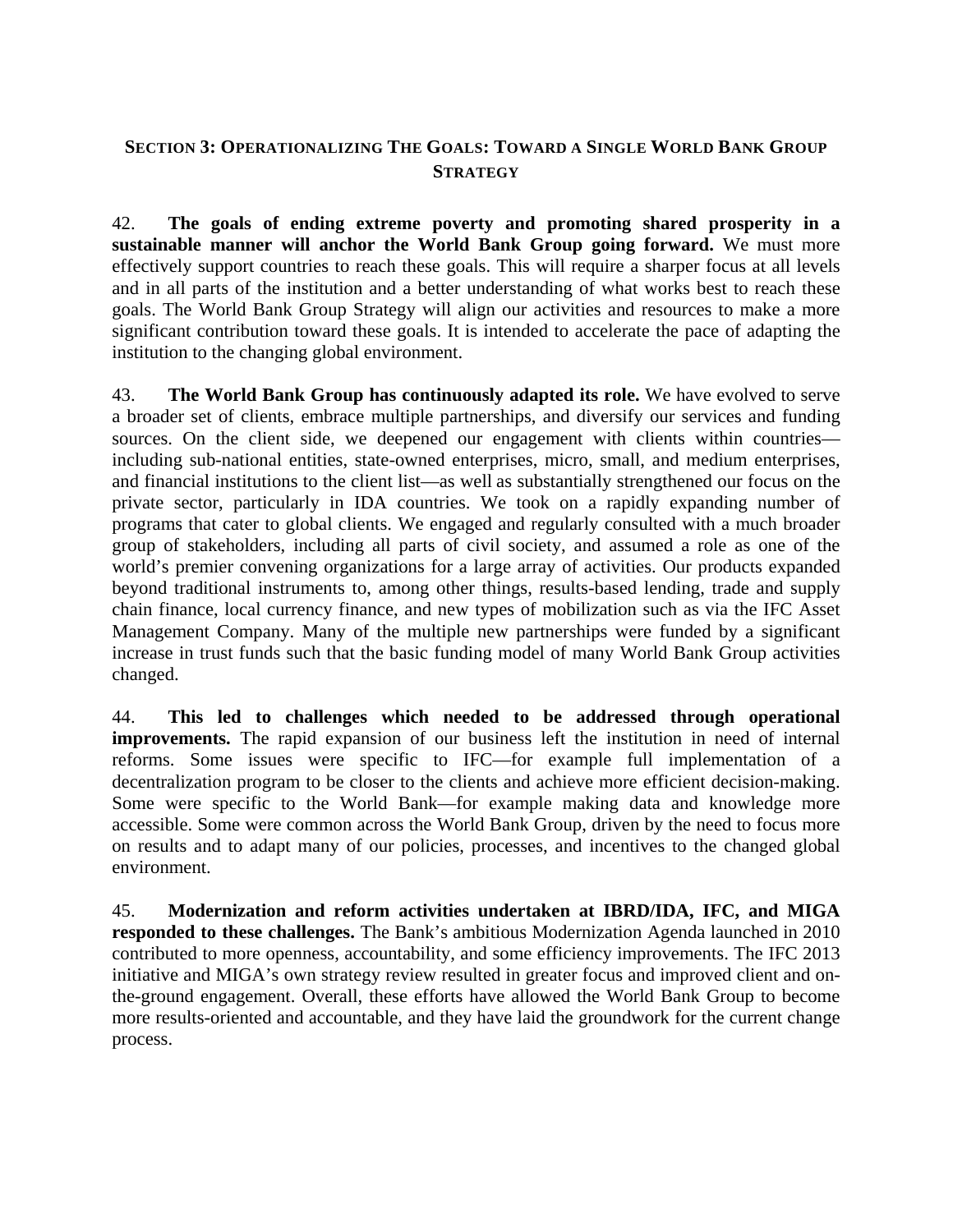## **A. Modernization and reform activities at IBRD/IDA, IFC, and MIGA**

#### *The Bank's Modernization Agenda*

46. **The Modernization Agenda of the Bank, initiated in 2010, has paved the way for the current change process**. The 2012 Development Committee Spring Meetings paper, Update on Modernization: Results, Openness and Accountability, outlined an agenda to get the Bank "fit for the future." Commitments made to Governors in that paper will be largely implemented by the end of FY13 (see Background Annex).

- On the results side, we have adopted a clearer, more flexible, more results-oriented set of operational processes. Our capacity to measure the more difficult-to-measure results (for knowledge products or institutional development) has improved. We have introduced a package of measures to improve the quality of our lending portfolio. We have also diversified our portfolio of instruments; we are more systematically getting gender into the DNA of our projects, increasingly promoting development solutions that combine the strength of the World Bank Group, and reinforcing our ability to scale up impact in FCS.
- On the openness side, we have continued to innovate to remain a leader in the field. This includes experimenting more with direct beneficiary feedback in our projects and opening up our finances and our administrative contracts to public scrutiny.
- On the accountability side, we have systematized country surveys to strengthen feedback loops from our clients and strengthened the internal "line of sight" between goals and results. We are also introducing a new performance system and a framework for efficient decision-making to tighten internal accountability.

These achievements will be foundational for our ability to implement the upcoming World Bank Group Strategy. The combination of a sharper focus on results, tighter accountability, and greater openness helps us maximize development impact and value for money.

## *IFC's change process*

47. **Just over a decade ago IFC began a change process focused on decentralization and building a stronger field presence, in response to changing client needs and calls for greater engagement in IDA countries.** However, with the bulk of decision-making and support functions still in Washington, there were strains on IFC's efficiency and timeliness. IFC responded with the "IFC 2013" initiative, bringing decision-making, execution capacity, and support functions closer to clients and shifting industry expertise and support functions from Washington to the regions (see Background Annex). As a result, IFC's impact has been growing strongly during the past decade, and IFC's organizational health is improving. A 2012 survey of IFC's staff evaluating the Corporation's organizational health across nine organizational health outcomes showed strong improvements in eight out of the nine outcomes, when compared to the same survey in 2009.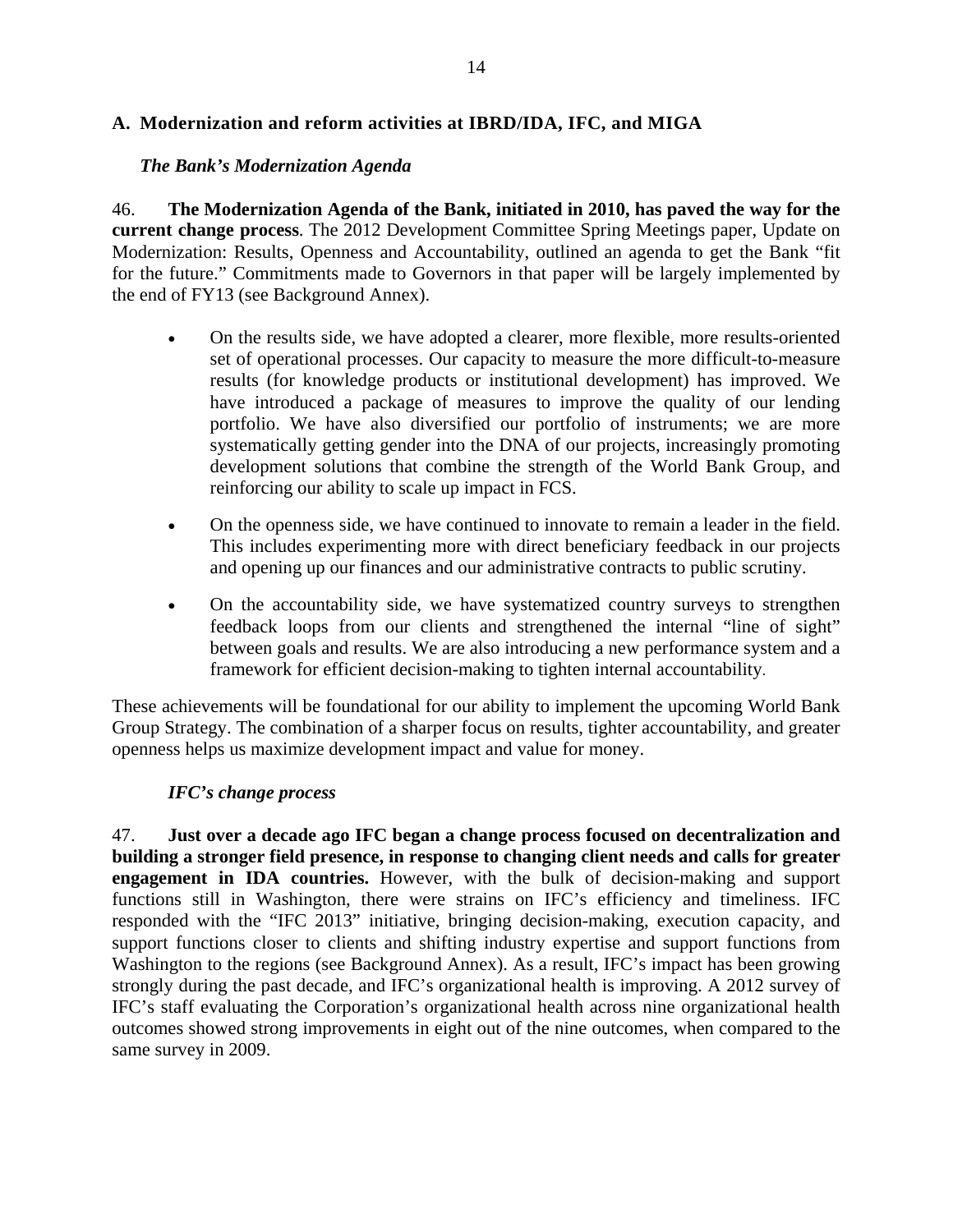48. **A number of specific initiatives are part of this process**, including, *inter alia* (i) significantly improved human resources (HR) policies and practices, developing managerial and supervisory guidelines and training, more mobility options, better performance management mechanisms, and cascading objectives; (ii) the establishment of the People and Leadership Committee to guide IFC's management on HR matters; (iii) the creation of a Global Knowledge Office to develop stronger ability to deliver knowledge and innovation to staff and clients; (iv) investing heavily in a consolidated results measurement system, which includes global development targets to help drive implementation of strategy, a unified monitoring system, and a common evaluation strategy; (v) the establishment of the Operations Center in Istanbul, which has contributed to increased investment volumes, more projects, and extended development impact across the region's priorities of job creation, SMEs, and infrastructure development.

## *MIGA's recent reforms*

49. **MIGA, too, has undertaken significant efforts in recent years to expand its relevance to member countries and private sector clients.** Three years ago MIGA implemented amendments to its Operational Regulations enabling it to offer clients coverage for unconditional sovereign financial guarantees or payment obligations, short-term business interruption, and expanded breach of contract (see Background Annex). Subsequently substantial changes to its Convention further expanded the scope of support it could provide. The impact of these changes has been immediate and considerable, and close to 50 percent of MIGA's new business in the past two and a half years has stemmed from these decisions. The Agency's relevance in Africa and IDA countries has in particular been strengthened. Work in FCS continues to be one of MIGA's strategic priorities and a Conflict-Affected and Fragile Economies Facility (CAFEF) is being developed, in close consultation with the donor community as well as the World Bank and IFC, which will provide an initial loss layer that will crowd-in insurance capacity for projects in FCS. In FY10, an IFC/MIGA business development unit was established to build on the two organizations' natural synergy and provide crossmarketing support. In order to better leverage guarantee instruments across the World Bank Group, MIGA and the World Bank's Guarantee Program plan to co-locate Washington staff starting in FY14.

#### **B. The Strategy Process**

50. **The commitment to undertake a World Bank Group Strategy and change process provides an opportunity to deepen these Group-wide efforts.** Despite the achievements described above, the World Bank Group remains overstretched with multiple strategies and goals; we need to become more focused on our overarching goals. As a Group, we need to be more selective and identify activities for truly transformational development impact. We need to move decisively beyond the remnants of a one-size-fits-all approach and recognize the full extent of the diversity and complexity of our client base, then tailor solutions to each client. We need to more systematically take stock of partners at the country, regional, and global levels and ensure that we leverage our own resources through effective partnerships. We need to better tap synergies inside the World Bank Group, drawing on the rich and unique capabilities of all of our parts. The launch of an overall change process, supporting the new Strategy for the World Bank Group, will allow us to best fulfill our overarching mission of a world free of poverty.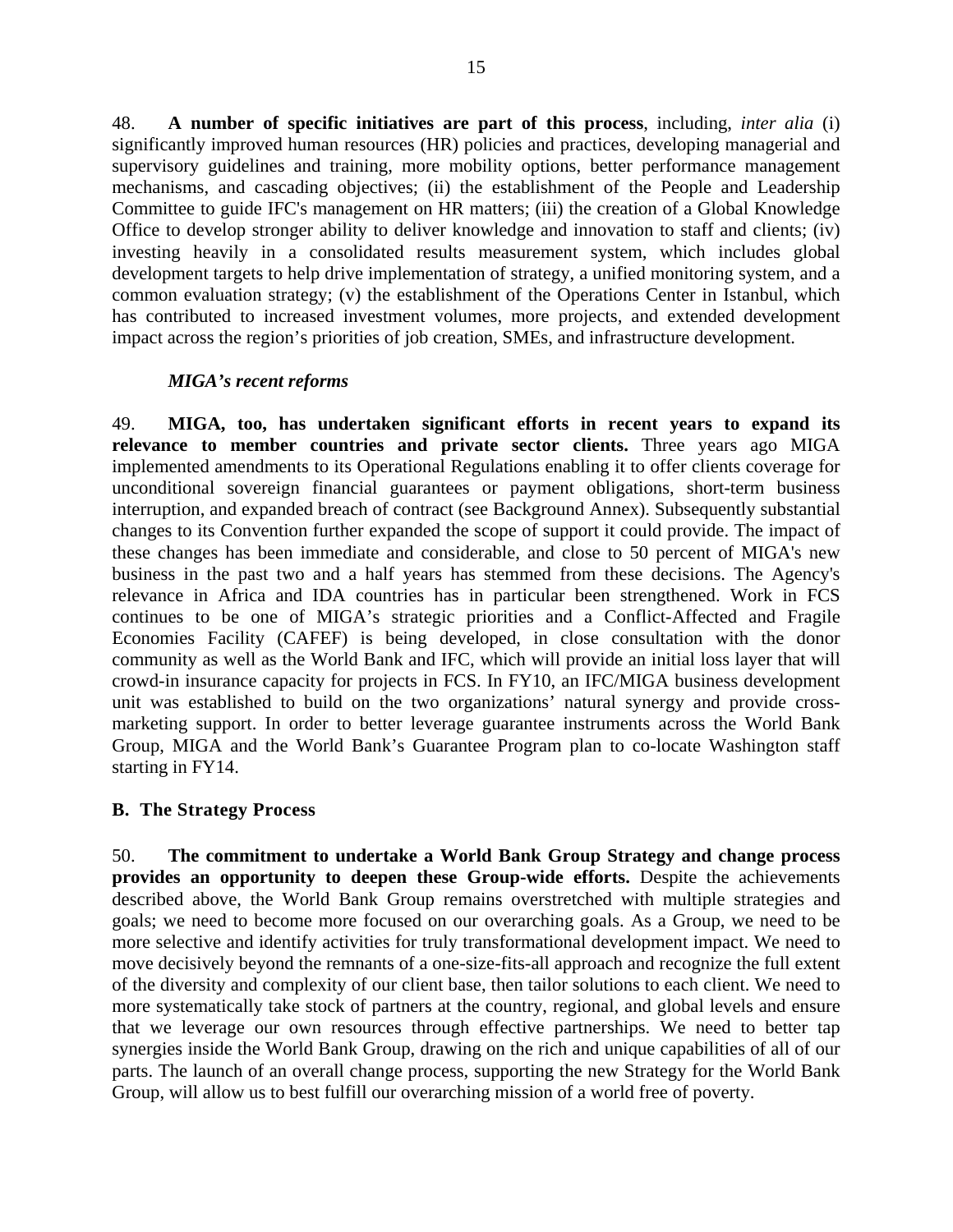51. **The broad contours of the Strategy exercise have been identified.** We have identified our goals of ending extreme poverty and promoting shared prosperity and ensuring that these goals are achieved in a sustainable manner, which will contribute to the shaping of the Post-2015 Agenda. Supporting our clients and achieving these goals requires us to play an even more catalytic role and build on our comparative advantages. The World Bank Group has a reputation associated with quality, credibility, and environmental, social, and fiduciary safeguards, as well as the investment expertise of its private sector operations. We are recognized as a trusted advisor, one that understands the complexity of the development process and is committed to a long-term development relationship. We bring a strong local presence combined with global experience, a broad menu of financing solutions, and knowledge that ranges from basic research to practical implementation support. However, we need to collect more evidence to validate our actual comparative advantages in the context of today's global economic landscape and aid architecture. This will help guide decision-making processes for sharpening focus on highimpact activities. Finally we need to significantly improve our measurement systems to monitor progress toward these goals, learn from that the evidence, and adapt over time.

## **C. Building Blocks for the Strategy**

52. **The World Bank Group Strategy will set in place a framework for guiding the planning and implementation of activities to maximize development impact in line with our corporate objectives.** Based on ongoing dialogue with stakeholders, the Board of Executive Directors, and staff, we have articulated an initial set of specific principles to frame the Strategy:

- (i) Serve poor and vulnerable people everywhere in a sustainable manner
- (ii) Recognize the diversity of clients
- (iii) Work as One World Bank Group
- (iv) Focus on development Solutions
- (v) Exercise dynamic selectivity

## *(i) Serve poor and vulnerable people everywhere in a sustainable manner*

53. **The two overarching institutional goals keep our focus on the poor and vulnerable who are the ultimate beneficiaries of World Bank Group activities.** Our current approach is driven by the poverty profiles and development paradigm of more than 20 years ago, when the majority of the poor lived in poor countries and there was a strong correlation between GNI and the number of poor**.** As large developing country economies have grown, many of the world's poor people now live in middle-income countries. A number of middle-income countries still have significant pockets of poverty and, equally importantly, vulnerability—people at the risk of falling into of poverty—even if these countries have low rates of extreme poverty. These countries also increasingly face threats to sustainability, further complicating their povertyreduction efforts. In recognition of these changes in the developing world, the World Bank Group will serve poor and vulnerable people in all countries: large, medium, and small, across the spectrum of income levels and institutional capacity. The World Bank Group will step up its focus on FCS, which have the greatest needs. In serving the poor and vulnerable, the World Bank Group will increase its focus on the sustainability of development outcomes, including environmental, social and fiscal sustainability, to serve future generations.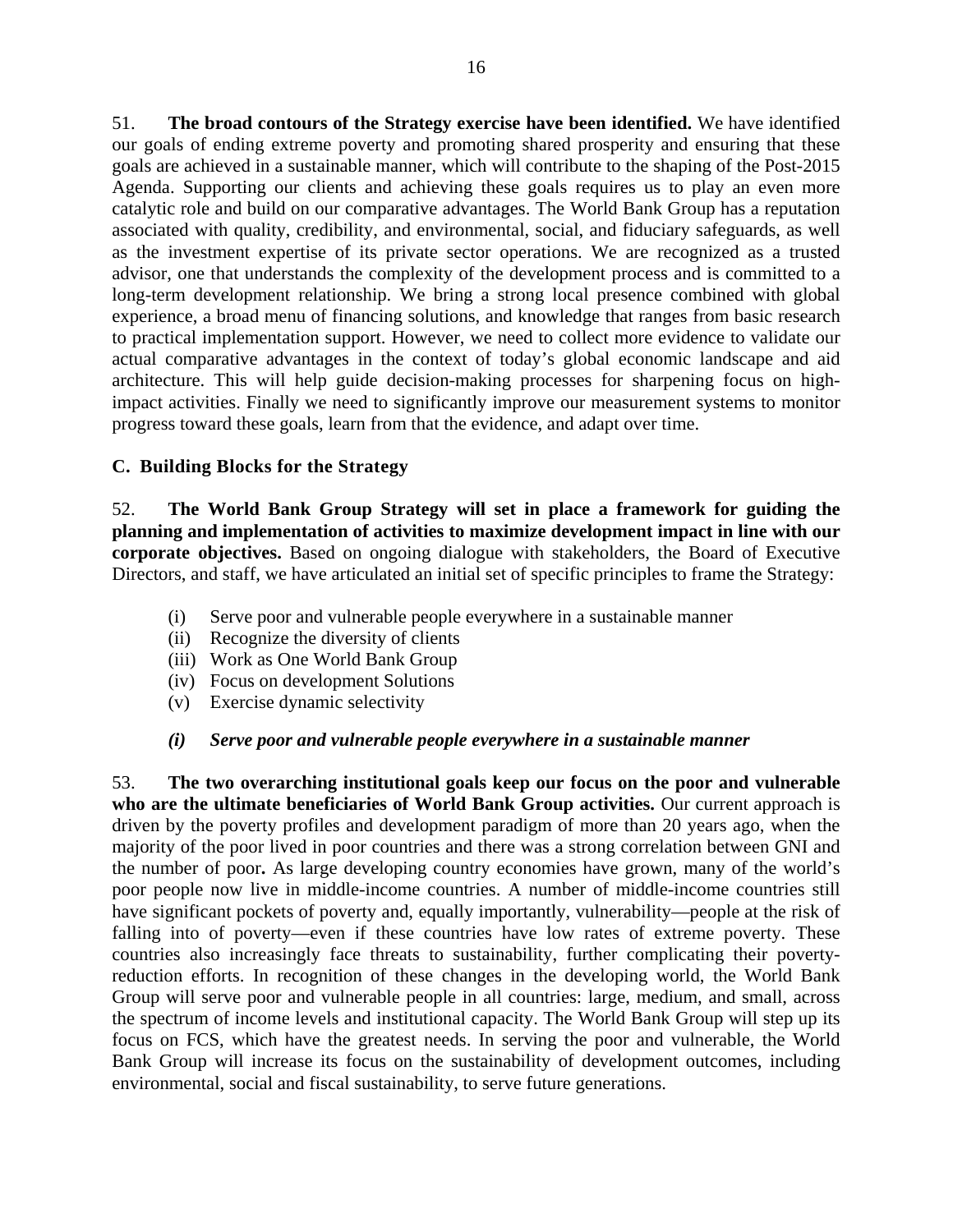#### *(ii) Recognize the diversity of clients*

54. **Ending poverty and promoting shared prosperity requires recognizing the diversity of clients and tailoring programs to their specific needs.** We need to broaden our view of clients beyond the traditional IBRD-IDA dichotomy and beyond national governments. We also need to recognize that we serve clients beyond country clients and including both private sector and global/institutional clients. The Strategy will guide engagements for each client type supporting them to deliver the outcomes to further the World Bank Group's overarching mission. Recognizing the diversity of public and private sector clients allows a clearer alignment of our comparative advantages to the demands of each client. It will also facilitate the identification of synergies within the World Bank Group as well as managing the trade-offs across client groups.

55. **We need to better focus efforts on diverse country needs and country counterparts.**  To that end, the Strategy document will lay out a framework for tailoring development solutions to countries with different levels of income, poverty, institutional capacity, and fragility. Tailoring development solutions requires recognizing the full range of diversity including in areas such as geography, demographics, rural-urban divide, and country size. The division of government responsibilities—in particular the role of subnational entities—must be taken into account. The degree of access to international capital markets and other sources of development finance also play a critical role, and we will continue to support country clients that lack alternative sources of financing. We also recognize the importance of engaging nongovernmental entities within countries, such as NGOs, to promote empowerment and address country needs.

56. **We recognize that our clients are not just governments and public sector entities.** A key element of our work is to promote the private sector as a critical driver of jobs, goods, and services to improve the lives of the poor through inclusive and sustainable growth. In terms of the private sector, IFC and MIGA have the longstanding relationships, financial instruments, knowledge base, and experience for taking a leading role. Sometimes these private clients map into individual countries (*e.g.*, in project finance) but in other cases they are multi- or crossnational in orientation and increasingly supporting south-south investment. There are both untapped synergies and at times conflicting demands across beneficiaries, country authorities, and private clients; these need to be reconciled and guided by the Strategy.

57. **At the global level, there is a need to clarify the World Bank Group's catalytic role in engaging in global activities.** We will engage in those global activities that are critical to the World Bank Group's overarching mission. We should continue to promote global collective action, deliver global public goods, and influence global agendas. However, we need to develop more coherent and focused business lines for global activities, which are appropriately resourced. We need to tap the synergies of working simultaneously at the global and country levels and find the opportunities to make this engagement more effective in contributing to the corporate goals. The World Bank Group Strategy will look for ways to optimize being both a "global World Bank Group" addressing global public goods and a "demand-driven World Bank Group" responding to specific problems at the local level.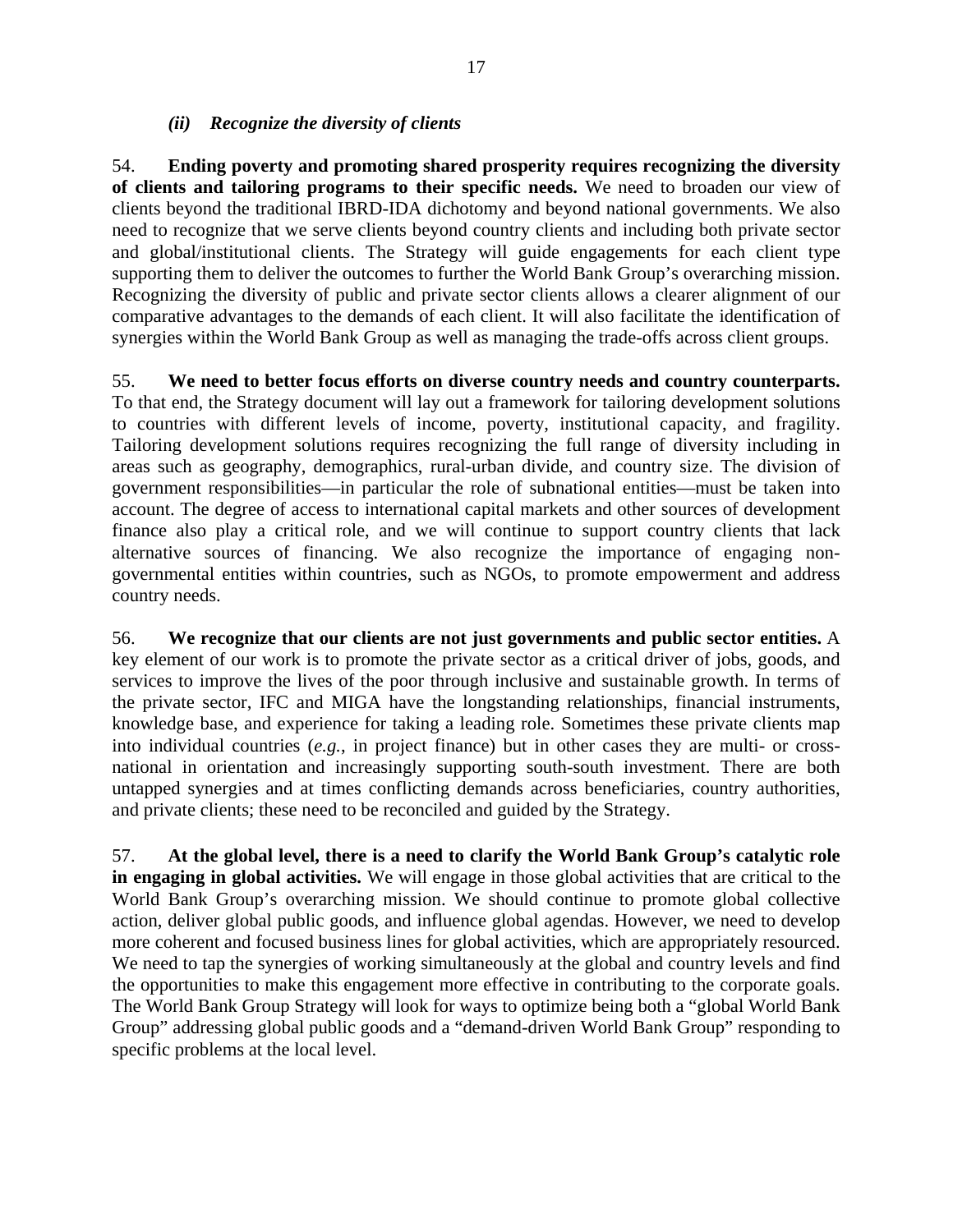#### *(iii) Work as One World Bank Group*

58. **Realizing the World Bank Group's full comparative advantage requires harnessing expertise from across the institution to engage and leverage both public and private actors.** The World Bank Group's individual agencies have distinct capabilities and client relationships that can respond to complex development problems when these assets are deployed in a coordinated manner. We need to maximize front-line synergies while recognizing the distinct client focus and strengths of each World Bank Group agency. Management will take steps to provide a more coordinated client interface, such as improving internal communication about each agency's activities, coordinating business planning, and improving delivery of joint activities. There is also substantial scope for increasing the consistency of policies and processes, as well as reducing overlap and improving complementarity of services across the World Bank Group. As a first step, the development of the new Strategy is a comprehensive World Bank Group effort.

#### *(iv) Focus on development solutions*

59. **Development solutions involve a blend of well-chosen and well-designed instruments**. Substantial progress has been made to move away from a purely finance focus and provide a customized mix of financing options, knowledge, and convening power. We have accumulated considerable experience in providing these on a stand-alone basis—such as a specific analytical report—or bundled—bringing together expert knowledge to solve investment project implementation challenges. Moving further, the new Strategy will lay out a framework to sharpen the focus of World Bank Group activities on *transformative* products and services that leverage the World Bank Group's scarce resources and deliver development solutions that are sustainable. This will build on progress already made to better articulate the results of the activities we support, how to measure these results, and how to learn from them. Moving to an institution focused on "what works" and "how best to deliver it" will require deeper research, data collection, and evidence-based policy making on the part of the World Bank Group and its development partners to further the science of delivery.

## *(v) Exercise dynamic selectivity*

60. **At the core of the Strategy, in a context of limited resources, is the concept of "dynamic selectivity."** Selectivity will be built around the World Bank Group's comparative advantages and focused on the Group's overarching mission. Our "dream of a world free of poverty" is being more precisely articulated to establish relevant objectives and monitoring of poverty and shared prosperity. The Strategy will provide a clear line of sight between our overarching goals and all our Group-wide activities. At the same time, it will recognize that the world is fast-changing and complex. Priority activities may change over time, as circumstances evolve and new information is absorbed. The Strategy will propose a "dynamic" framework that will allow the World Bank Group to adjust to the changing world.

61. *At the country level,* **we will sharpen ongoing selectivity through country partnership strategies.** Country partnership strategies will remain grounded in country ownership while taking into account global priorities with which the World Bank Group is engaged. Instruments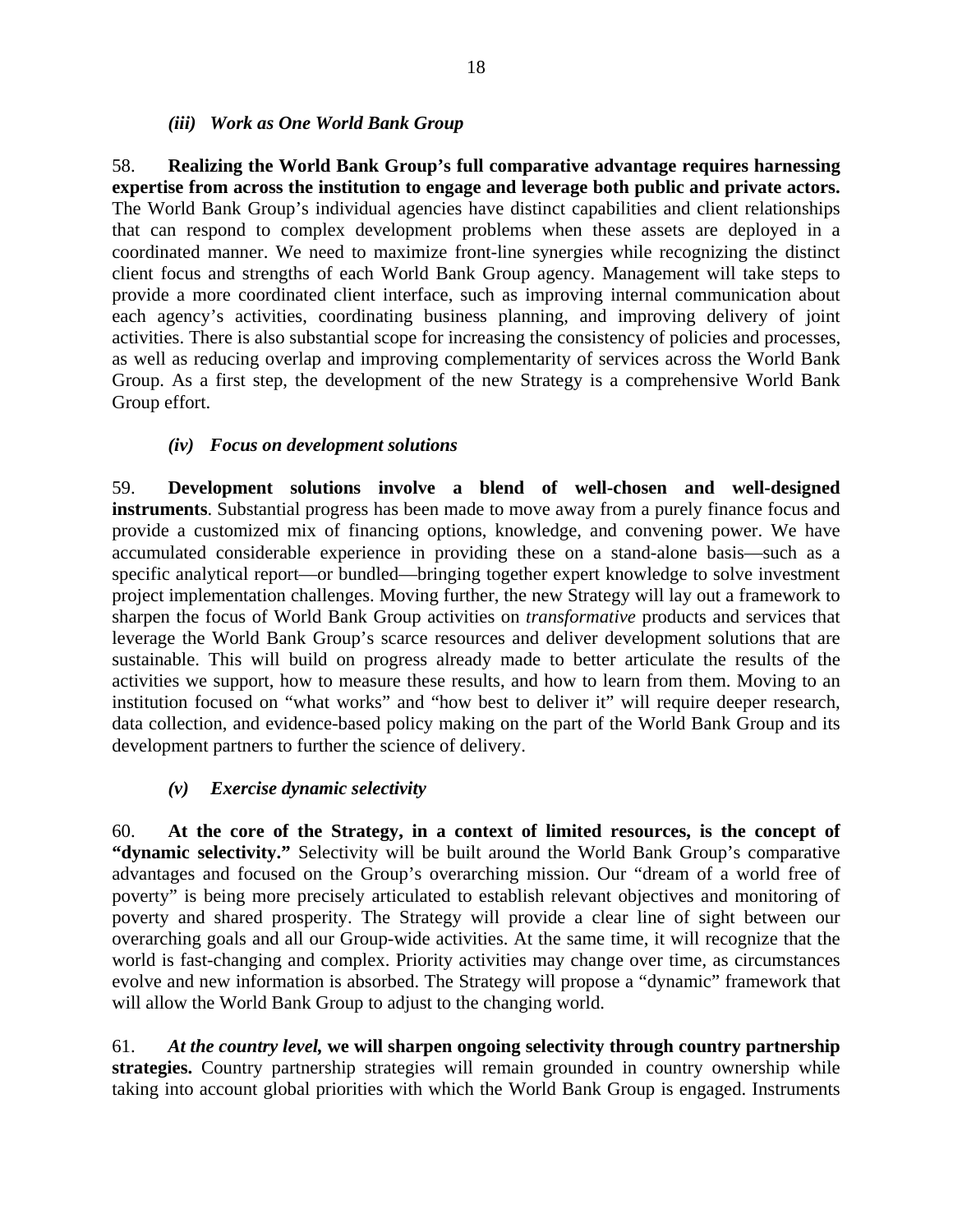and activities will need to clearly contribute to achieving the overarching goals. These decisions will continue to take into account the level of local capacity and the role of other multilateral, bilateral, private sector or civil society partners to ensure that we are playing a catalytic role.

62. *For private sector clients***, selectivity will continue to be sharpened based on the principles of development impact, financial sustainability, leverage, and additionality.** This selectivity will be geared toward generating growth and productive jobs and delivering essential services to the poor—all in the context of competitive markets. As with government clients, our comparative advantages and the link with our overarching objectives will also be essential to the process of selection.

63. *At the global level,* **strategic alignment of global activities with the World Bank Group's comparative advantages and overarching mission is needed.** There is a clear need to achieve better alignment between the many demands on the World Bank Group to support global activities—often financed by external trust funds—and the World Bank Group's overarching goals and priorities. This includes ensuring that priorities for global activities are not driven by external funding.

**D. What is Different Compared to Past Strategy Processes?** 

64. **The Strategy will provide the World Bank Group with a clear framework for making difficult choices based on comparative advantage and evidence of what works.** This "dynamic selectivity" does not necessarily imply picking exclusive sectors for concentrating our work, nor does it imply doing everything for everyone. For implementation of the Strategy, the World Bank Group will need policies, procedures, and a structure to exercise selectivity in a dynamic fashion, with built-in learning and adaptation as we make progress toward our overarching goals.

65. **The new Strategy will equip the World Bank Group with the vision and tools to lead the global effort to end extreme poverty and promote shared prosperity in a sustainable manner.** The Strategy will provide a clear line of sight between these overarching goals and all World Bank Group activities, enabling dynamic choices and trade-offs.

66. By recognizing the full diversity of World Bank Group clients the Strategy will pave the way to offer tailored services to better meet specific needs. More deliberate and systematic efforts to capitalize on World Bank Group synergies, especially at the front line, will strengthen the World Bank Group's comparative advantage and brand. A unified World Bank Group, which focuses on results and learning, will have much greater development impact. In a departure from past efforts, the Strategy will be supported by key change components and will be used to shape budget choices.

67. **The Strategy will drive the budget process.** Once it is in place, the Strategy will shape the FY15 budget process. It has been agreed that the full impact of the new Strategy will be reflected in next year's planning cycle (FY15-FY17), to begin in the autumn of 2013. The main goal in preparing the FY14 budget will be to support priorities that will underpin the forthcoming Strategy. For the Bank this includes increasing support to FCS; stepping up focus on results and quality in project implementation; operationalizing the extreme poverty and shared prosperity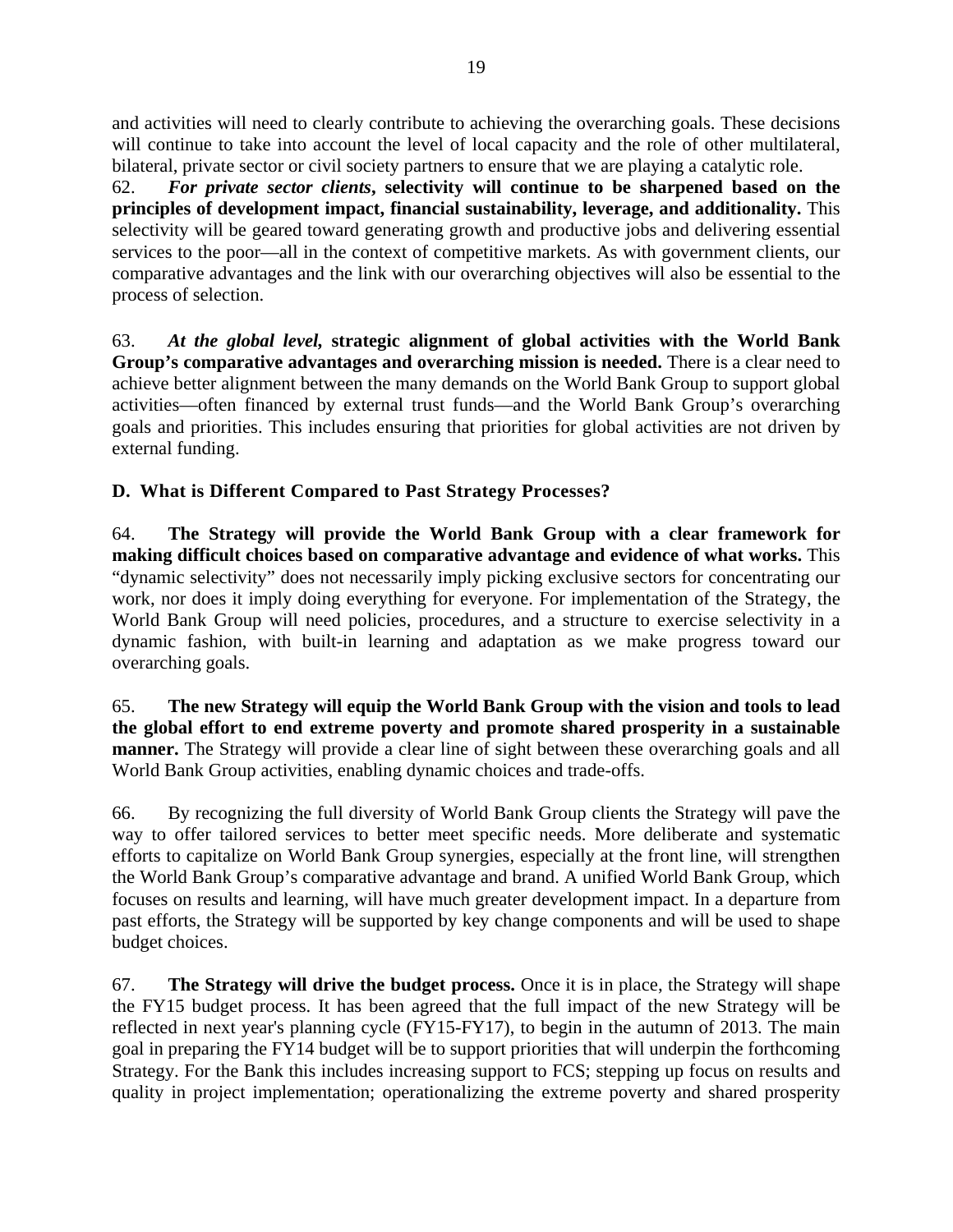goals; implementing elements of the change agenda such as information systems; and promoting innovation for poverty reduction. For IFC, these include continuing support of the five IFC longterm strategic focus areas and other initiatives as discussed in the IFC Road Map, FY14-16.

68. **The Strategy is being developed in consultation with a variety of stakeholders**. Targeted discussions with staff, shareholders, clients, and other stakeholders are already underway (and are already providing useful inputs and feedback) and will be completed prior to delivering the Strategy for endorsement by the Governors at the 2013 Annual Meetings. Management envisions regular engagement with the Executive Directors on key issues related to design and execution of the Strategy.

## **E. The Change Process Supports the Strategy**

69. **The Strategy will be supported by a dynamic change process with specific elements to support implementation.** The change process broadens and deepens efforts under the Bank's Modernization Agenda, and recent changes at IFC and MIGA. Key elements of the change agenda include:

- Facilitating the creation and the smooth flow of knowledge internally and externally: Among other things, the World Bank Group will work toward developing a Science of Delivery in partnership with clients and other development partners that ultimately will help clients obtain better results by developing local capabilities in agile, evidence-based approaches and providing ready access to global—including peer—implementation expertise.
- Promoting stronger client impact and results, with a clear understanding of risk and accountability: Helping clients find development solutions requires an ability to focus on and measure desired results, to innovate and take informed risk, to have clear accountability for decisions that need to be taken, and to be able to respond quickly. More will be done to enable the World Bank Group to do this on a consistent basis.
- Improving leadership, talent, and skills: To provide high-quality services and advice to clients, the World Bank Group must be the employer of choice in the area of development with recognized excellence in leadership and effective merit-based performance systems. The aim for the World Bank Group is achievement of a cohesive, collective, decision-driven leadership structure that emphasizes an institutional view, role-models desired behaviors, makes decisions transparently, and inspires and empowers people.
- Defining an optimal Global Footprint: The World Bank Group needs to optimize its global footprint by defining a business model that leverages proximity to clients to become more responsive to their needs, while maintaining the World Bank Group's global experience, leadership in development, and coherence as a global institution.

The change process will build on recent efforts to deepen synergies and collaboration across the World Bank Group to ensure that we bring the best solutions to our clients, capitalizing on all